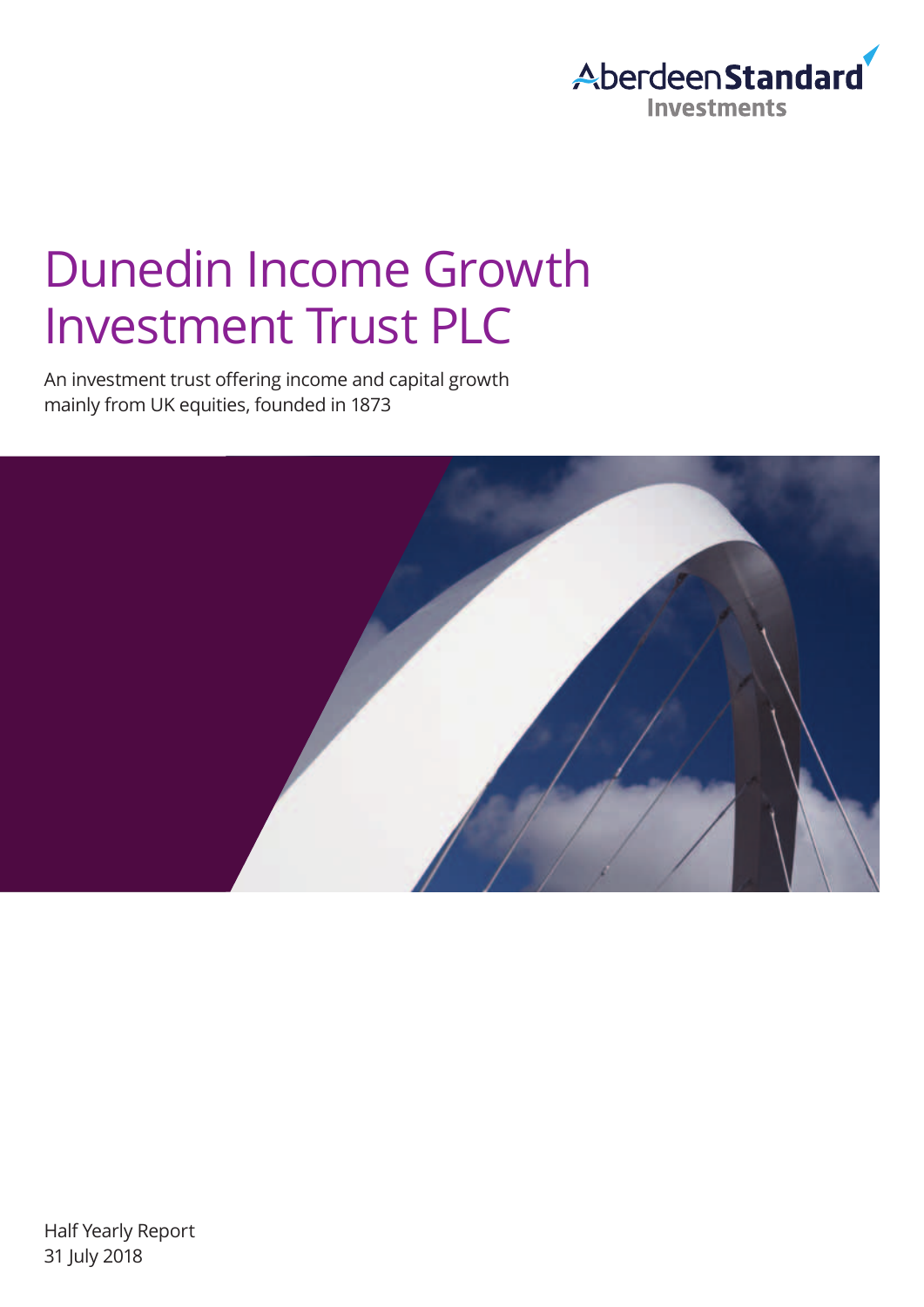### **Contents**

#### Overview

| Highlights and Financial Calendar               |               |
|-------------------------------------------------|---------------|
| Half Yearly Board Report - Chairman's Statement | $\mathcal{P}$ |
| Half Yearly Board Report – Other Matters        | 4             |
| Investment Manager's Review                     | 5.            |

#### Portfolio

| Investment Portfolio – Equities                 |   |
|-------------------------------------------------|---|
| Investment Portfolio - Fixed Income Investments | q |

#### Financial Statements

| Condensed Statement of Comprehensive                                                            |          |
|-------------------------------------------------------------------------------------------------|----------|
| Income (unaudited)                                                                              | 10       |
| Condensed Statement of Financial Position (unaudited)                                           | 11       |
| Condensed Statement of Changes in Equity (unaudited)                                            | 12       |
| Condensed Statement of Cash Flows (unaudited)                                                   | 13       |
| Notes to the Financial Statements (unaudited)                                                   | 14       |
| Independent Review Report                                                                       | 19       |
| <b>General Information</b><br>Alternative Performance Measures ("APMs")<br>Investor Information | 20<br>22 |
|                                                                                                 |          |

### Corporate Information

Corporate Information 25

#### **Investment Objective**

The Company's objective is to achieve growth of income and capital from a portfolio invested mainly in companies listed or quoted in the United Kingdom.

#### **Benchmark**

The Company's benchmark is the FTSE All-Share Index (total return). Performance is measured on a net asset value total return basis over the long-term.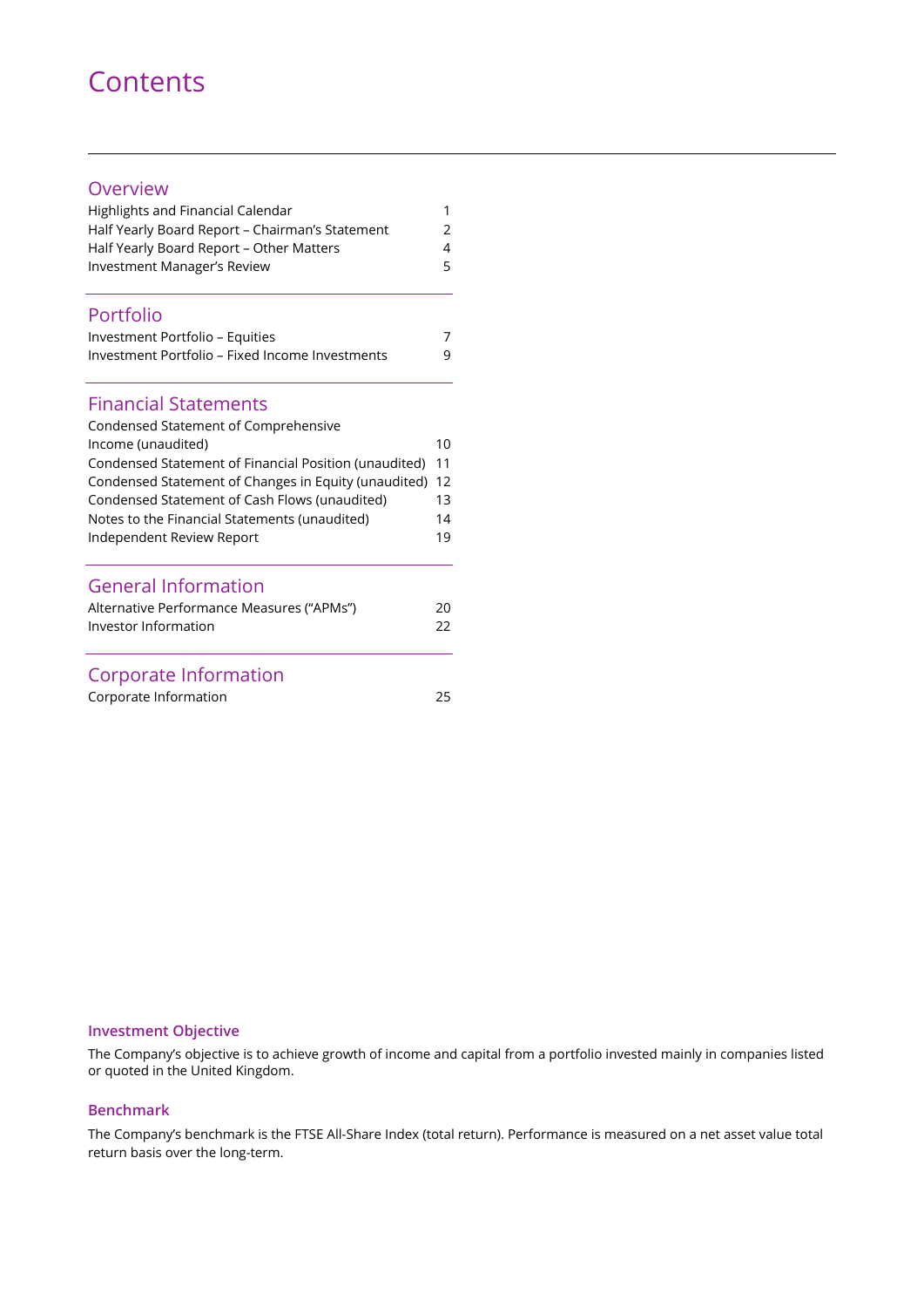### Highlights and Financial Calendar

|                                                                         | 31 July 2018 | 31 January 2018 | % change |
|-------------------------------------------------------------------------|--------------|-----------------|----------|
| Total assets <sup>A</sup>                                               | £522,495,000 | £512,159,000    | $+2.0$   |
| Equity shareholders' funds                                              | £452,499,000 | £442,384,000    | $+2.3$   |
| Market capitalisation                                                   | £391,304,000 | £389,167,000    | $+0.5$   |
| Net asset value per Ordinary share                                      | 304.13p      | 295.55p         | $+2.9$   |
| Net asset value per Ordinary share with debt at fair value <sup>B</sup> | 291.16p      | 283.04p         | $+2.9$   |
| Share price per Ordinary share (mid)                                    | 263.00p      | 260.00p         | $+1.2$   |
| Discount to net asset value with debt at fair value <sup>AB</sup>       | 9.7%         | 8.1%            |          |
| Revenue return per Ordinary share <sup>C</sup>                          | 8.39p        | 7.85p           | $+6.9$   |
| Gearing – net <sup>A</sup>                                              | 13.8%        | 14.4%           |          |
| Gearing – equity $A$                                                    | 7.2%         | 7.8%            |          |
| Ongoing charges <sup>A</sup>                                            | 0.61%        | 0.61%           |          |
| <sup>A</sup> Considered to be an Alternative Performance Measure.       |              |                 |          |

 $^{\text{\tiny{\textregistered}}}$  Based on capital only net asset values (see note 7 for disclosure on net asset values).

<sup>C</sup> Figure for 31 July 2018 is for six months to that date. Figure for 31 January 2018 is for the six months to 31 July 2017.

### Performance (total return<sup>A</sup>)

|                                                                                                       | Six months ended<br>31 July 2018 | Year ended<br>31 January 2018 |
|-------------------------------------------------------------------------------------------------------|----------------------------------|-------------------------------|
| Net asset value per Ordinary share <sup>B</sup>                                                       | $+5.6%$                          | $+12.0%$                      |
| Share price per Ordinary share                                                                        | $+3.9%$                          | $+11.3%$                      |
| FTSE All-Share Index                                                                                  | $+5.0%$                          | $+11.7%$                      |
| <sup>A</sup> Considered to be an Alternative Performance Measure.<br><sup>B</sup> Debt at fair value. |                                  |                               |

A summary of the Alternative Performance Measures is provided on pages 20 and 21.

### Financial Calendar

| 24 August 2018<br>23 November 2018<br>22 February 2019<br>31 May 2019 | Payment dates of quarterly dividends                            |
|-----------------------------------------------------------------------|-----------------------------------------------------------------|
| 31 January 2019                                                       | Financial year end                                              |
| <b>March 2019</b>                                                     | Expected announcement of results for year ended 31 January 2019 |
| 23 May 2019                                                           | Annual General Meeting (Dundee)                                 |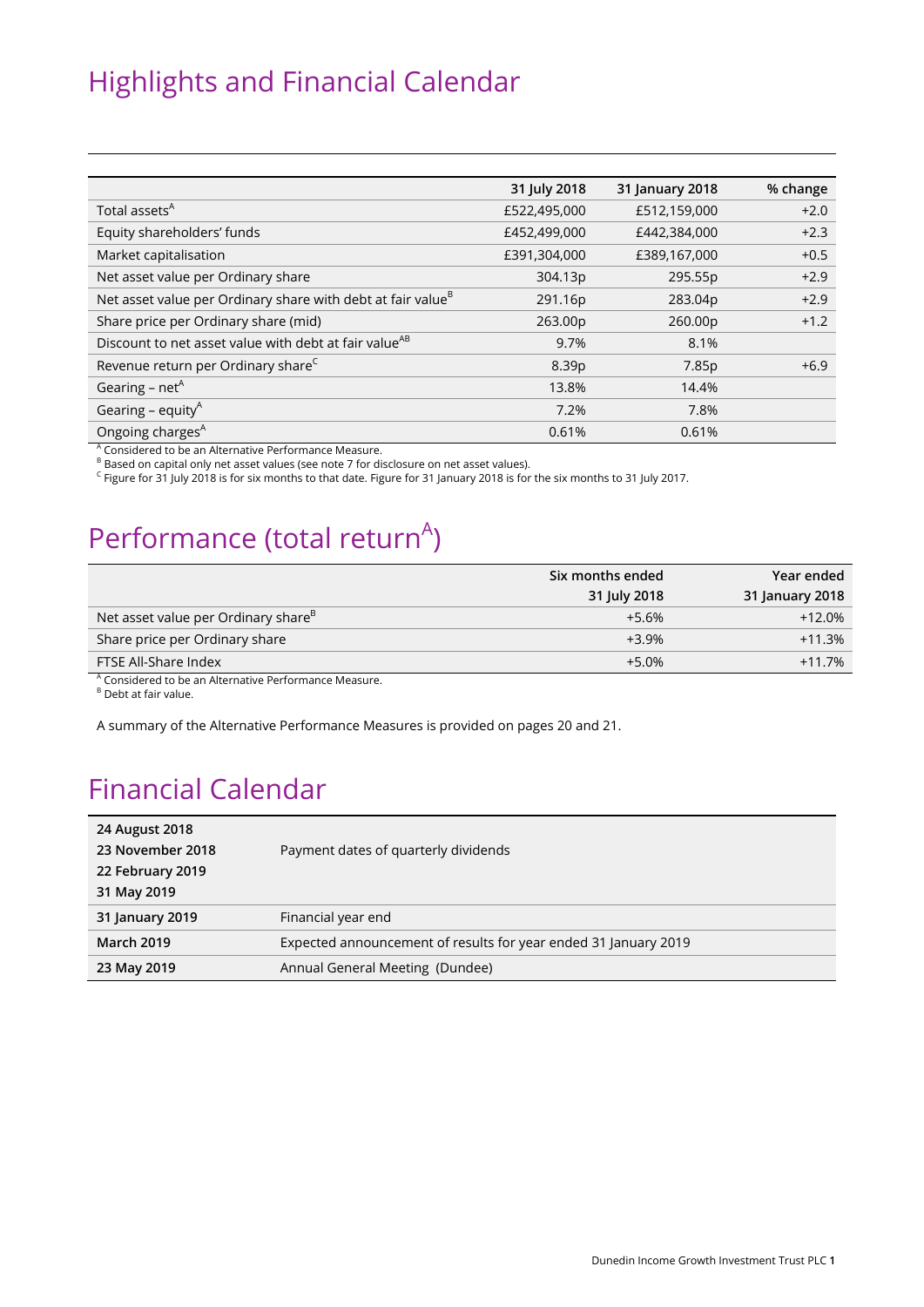#### **Review of the Period**

The Company continued to deliver solid absolute and relative returns for the six month period ended 31 July 2018. The net asset value ("NAV") increased by 5.6% on a total return basis, outperforming its benchmark, the FTSE All-Share Index, which produced a total return of 5.0%. The share price total return for the period was 3.9%, reflecting a widening of the discount at which the Company's shares trade to the NAV. The discount at the end of the period (on an ex-income basis with borrowings stated at fair value) was 9.7%, compared to 8.1% at the beginning of the period.

Although equity markets ended the period higher, there was a significant increase in volatility over the six months with the FTSE All-Share Index falling sharply during February and March as investors became concerned about the timings of future interest rate rises. However, as economic indicators, particularly in the US, remained strong, markets regained their confidence, with the FTSE All Share Index, further boosted by a sharp decline in Sterling, reaching a new all-time high in May.

The Investment Manager has continued to implement our strategy of reducing the dependence on higher yielding, lower growth companies, and increasing the exposure to lower yielding high quality businesses with good long-term growth prospects. As we have stated in previous reports, this strategy should enhance the Company's longer term potential for both faster dividend growth and better capital performance. Our distribution policy remains to grow the dividend faster than inflation over the medium term and, with the Company's increasingly robust revenue reserves and the healthy underlying dividend growth of the companies within the portfolio, that policy remains well supported.

The Board is encouraged by the progress made so far by the Investment Manager in executing the strategy. This reduces income in the short term but lays the potential for a higher underlying rate of income growth from the portfolio in the longer term. As a result of the changes over the last two years the Company's portfolio now has much stronger quality characteristics, including higher returns on equity, higher margins and lower levels of financial indebtedness. Income considered at risk has continued to decline while the underlying rate of dividend growth for the companies held within the portfolio has increased. The portfolio's positioning has also become more distinct, with mid and small cap companies now making up approximately 30% of the portfolio and its active share is now almost 68% compared with just over 60% two years ago.

A detailed review of portfolio activity during the period is contained in the Investment Manager's Review.

#### **Earnings and Dividends**

Revenue earnings per share increased by 6.9% during the period to 8.39p per share (2017: 7.85p), due to an increase in income generated from option writing as the Investment Manager took advantage of increased volatility in markets, and the receipt of several special dividends. The underlying level of dividend income earned during the period was also generally ahead of the Investment Manager's expectations.

A first interim dividend in respect of the year ending 31 January 2019, of 3.0p per share (2018: 2.575p), was paid on 24 August 2018 and the Board has declared a second interim dividend of 3.0p per share (2018: 2.575p), which will be paid on 23 November 2018 to shareholders on the register on 2 November 2018.

The rate of first and second interim dividends have been increased this year, having last been increased in August 2013. The Board has been mindful that the increases in the overall annual rate of dividend since 2013 have caused the final dividend to become a growing percentage of the total annual payment. The Board therefore decided (and announced this intention on 2 July 2018) to increase the rate of each interim dividend this year to 3.0p per share so as to create a more even balance between the rates of the interim and final dividends. The 16.5% increase in the rate of interim dividends therefore represents a rebalancing of dividend payments.

As a result of this rebalancing, the final dividend is expected to be lower than last year but it remains the Board's intention to continue a policy of growing total annual dividends in real terms.

**The Company currently employs three sources of gearing.** The £28.6 million debenture maturing in April 2019, the £30 million loan notes maturing in 2045, and a new three year £15 million multi-currency revolving credit facility that was taken out in July 2018. The revolving credit facility replaced the previous £25 million facility that expired at that time. Under the terms of the facility the Company has the option to increase the level of the commitment from £15 million to £30 million at any time, subject to the lender's credit approval. A Sterling equivalent of £11.7 million was drawn down under the facility at the end of the period.

The proceeds of the loan note issuance are invested in a portfolio of investment grade bonds which, taking into account the call features or prepayment options on several of the bonds, broadly matches the duration of the 2019 debenture and the income from which largely offsets the interest cost of the issue. The Company's equity gearing is therefore very much lower than the headline gearing figure would suggest. With debt valued at par, the Company's net gearing decreased from 14.4% to 13.8%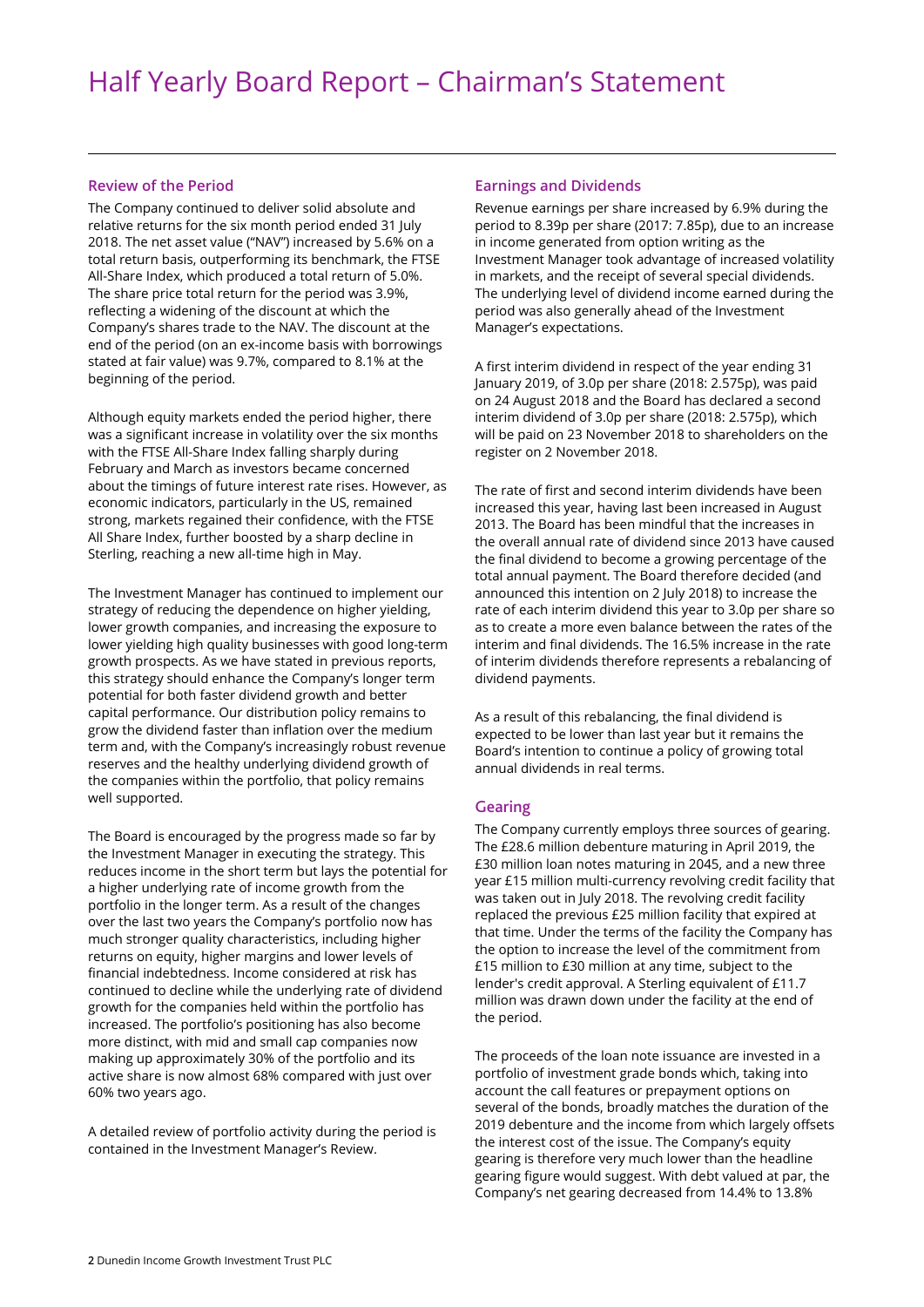during the period and, on a pure equity basis, after netting off cash and bonds, gearing decreased from 7.8% to 7.2%. The Board believes this remains a relatively conservative level of equity gearing and, with the option to increase the commitment under the revolving credit facility, provides the Company with financial flexibility should opportunities to deploy additional capital arise.

Following the repayment of the debenture in April 2019 the Company's overall capital structure will be simpler, with a lower level of absolute borrowings and a portfolio that is entirely invested in equities.

#### **Discount**

As stated above, the discount at the end of the period (on an ex-income basis with borrowings stated at fair value) was 9.7%, compared to 8.1% at the beginning of the period.

The Board and Manager monitor the discount level carefully and, during the period, the Company continued to buy back shares, buying back 894,789 shares to hold in treasury at a cost of £2.3 million. The Company has continued to buy back shares since the period end.

Based on last year's annual dividend of 12.1p per share, the dividend yield on the Company's shares was 4.6% at the end of the period. This is one of the highest yields available from the AIC's UK Equity Sector and is approximately 20% higher than the yield available from the UK equity market as measured by the FTSE All-Share Index.

The Board will continue to monitor the level of discount carefully and make further use of the Company's share buy back powers to address any imbalance of supply and demand in the Company's shares. The Board believes that this action, together with the recent improvement in performance, ongoing changes to the portfolio, simplification of the balance sheet in 2019, rebalancing of the dividend and our commitment to grow the dividend faster than inflation over the medium term should all help narrow the Company's discount relative to its peers.

#### **Board Composition**

As previously reported, following a formal recruitment process with independent search, Howard Williams was appointed as an independent non-executive Director on 1 April 2018. Howard has over 35 years' of fund management experience and was, until October 2017, Chief Investment Officer and Head of the Global Equity Team at JPMorgan Asset Management.

#### **Outlook**

Equity markets remain relatively buoyant although there are a number of headwinds developing, particularly around global trade and the increase in protectionism

which could have an impact on global growth, especially at a time of generally tighter monetary policy. In the UK, as Brexit negotiations enter their final phase there is still a great deal of uncertainty regarding the outcome. This, combined with a relatively fluid domestic political situation and an economy that continues to exhibit only modest growth, makes it important to be particularly selective towards the Company's exposure to domestically focused companies.

Following the recent recovery in equity markets your Investment Manager retains a relatively cautious outlook and sees little reason to shift from a conservative focus on higher quality businesses, consistent with delivering your Company's strategy.

**David Barron**  Chairman 27 September 2018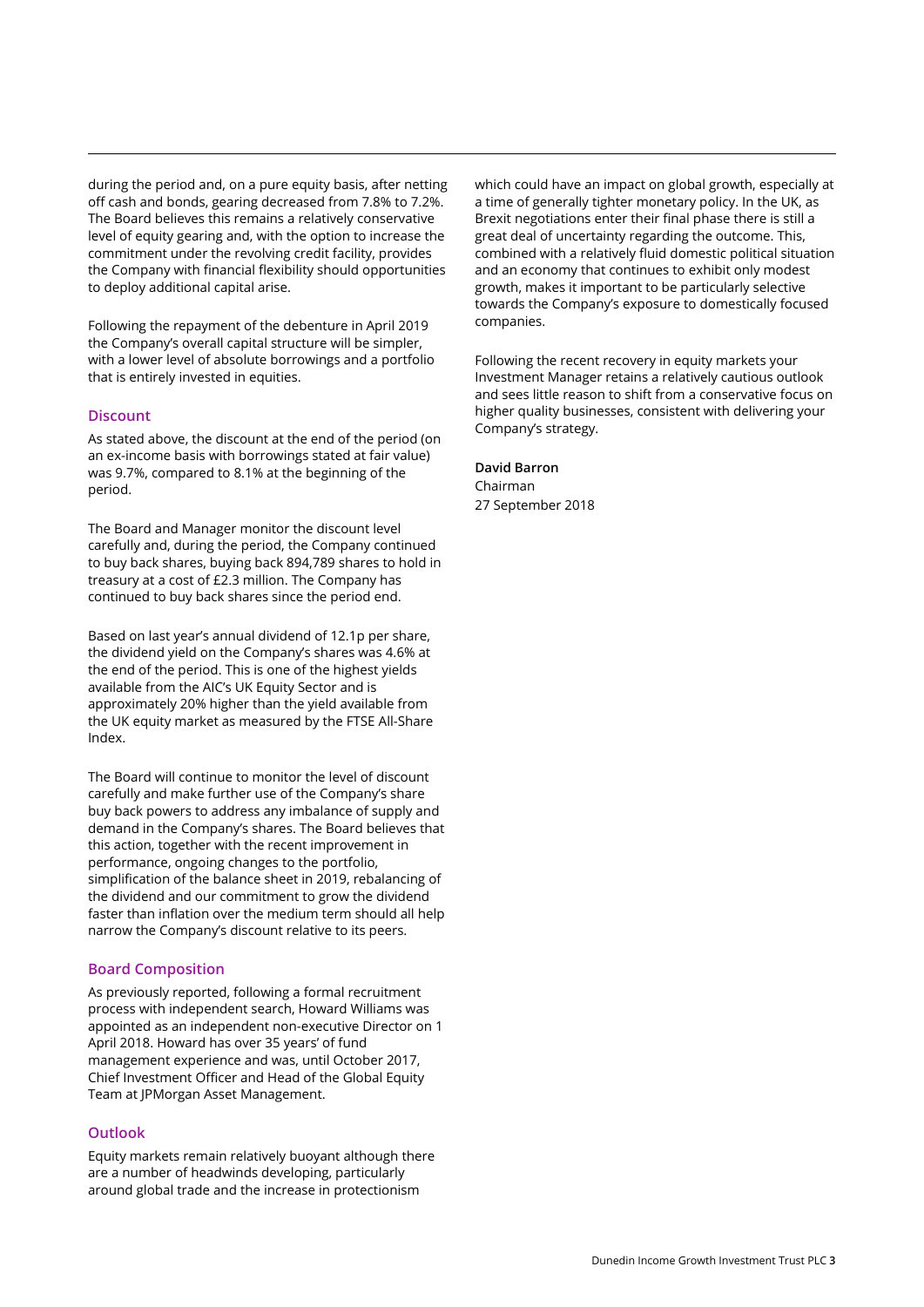#### **Directors' Responsibility Statement**

The Directors are responsible for preparing the Half Yearly Financial Report in accordance with applicable law and regulations. The Directors confirm that to the best of their knowledge:

- **·** the condensed set of financial statements has been prepared in accordance with Financial Reporting Standard 104 'Interim Financial Reporting';
- **·** the Interim Board Report (constituting the interim management report) includes a fair review of the information required by DTR 4.2.7R of the Disclosure Guidance and Transparency Rules, being an indication of important events that have occurred during the first six months of the financial year and their impact on the condensed set of financial statements, and a description of the principal risks and uncertainties for the remaining six months of the year; and
- **·** the financial statements include a fair review of the information required by DTR 4.2.8R of the Disclosure Guidance and Transparency Rules, being related party transactions that have taken place in the first six months of the financial year and that have materially affected the financial position or performance of the Company during that period, and any changes in the related party transactions described in the last Annual Report that could do so.

#### **Principal Risks and Uncertainties**

The Board regularly reviews the principal risks and uncertainties faced by the Company together with the mitigating actions it has established to manage the risks. These are set out within the Strategic Report contained within the Annual Report for the year ended 31 January 2018 and comprise the following risk categories:

- **·** Investment objectives
- **·** Investment strategies
- **·** Investment performance
- **·** Income/dividends
- **·** Financial/market
- **·** Gearing
- **·** Regulatory
- **·** Operational

The Company's principal risks and uncertainties have not changed materially since the date of the Annual Report and are not expected to change materially for the remaining six months of the Company's financial year.

#### **Going Concern**

The Company's assets consist mainly of equity shares in companies listed on the London Stock Exchange and in most circumstances are realisable within a short

timescale. The Board has set limits for borrowing and derivative contract positions and regularly reviews actual exposures, cash flow projections and compliance with loan covenants. The Company's £28.6 million 7 7/8% Debenture Stock matures on 30 April 2019 and it is the Board's current intention that this will be funded from the realisation of the Company's portfolio of fixed income investments. The Directors believe that the Company has adequate financial resources to continue in operational existence for the foreseeable future and for at least twelve months from the date of this Report. Accordingly, they continue to adopt the going concern basis of accounting in preparing the financial statements.

On behalf of the Board

#### **David Barron**

Chairman 27 September 2018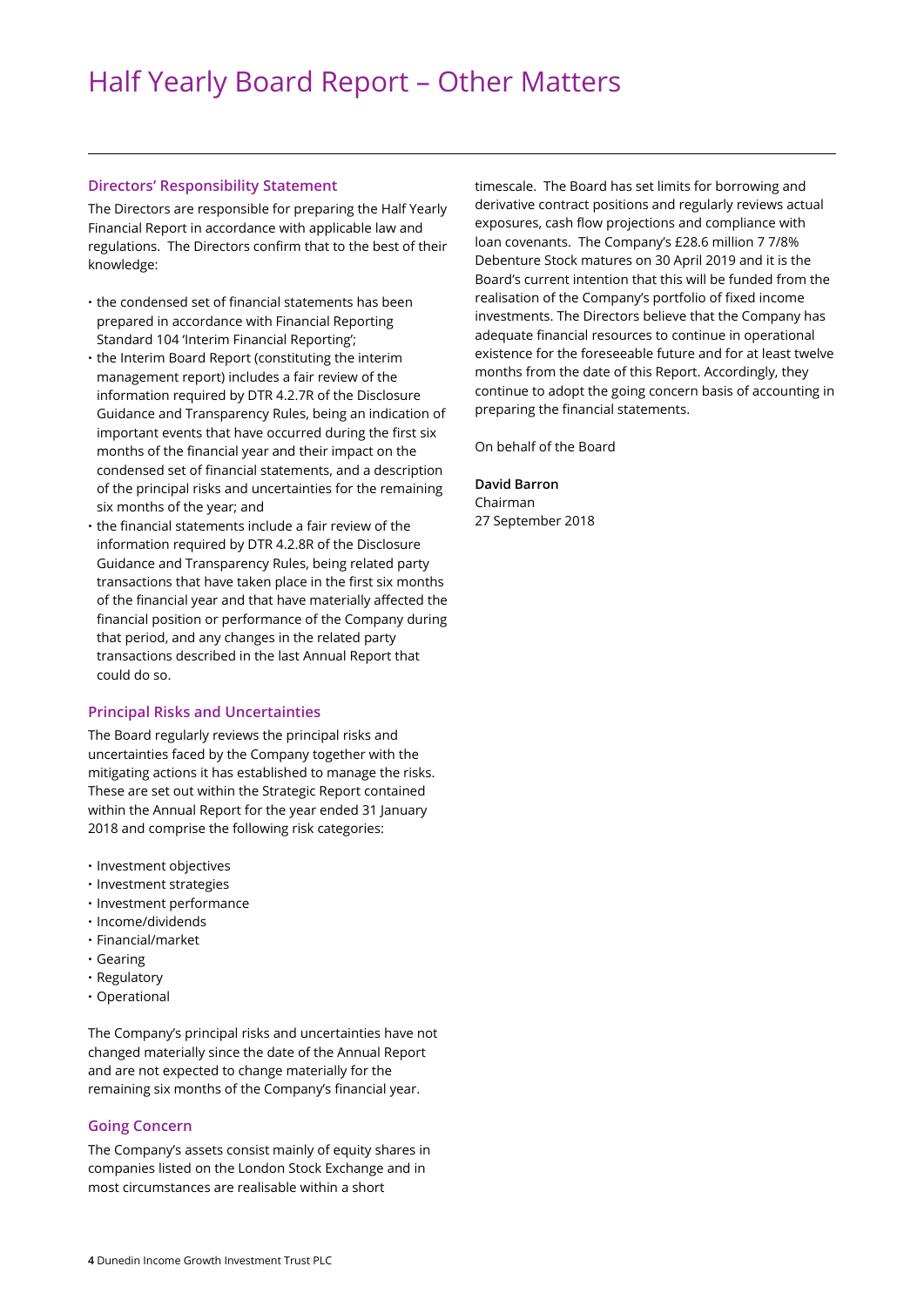It has been a particularly busy period for portfolio activity as we continue to progress with our strategic shift away from higher yielding, lower growth investments into companies we believe can drive medium term capital and income growth for the Company. As part of this we have been striving to improve the overall quality of holdings while maintaining appropriate diversity and balancing the near term requirements of the relatively high yield. We would stress that as long term, buy and hold investors we do not expect to be making this number of changes on an ongoing basis, however we are eager to position the Company in the best way to deliver the desired outcome for the long term. With market volatility and new investment ideas coming to the fore in the past six months it has proved an opportune time for us to take action.

We initiated nine new positions that fit into two broad categories. The first category is companies with a below average dividend yield but where we see superior prospects for sustainable growth; the second category is high yielding companies that add diversity to the mix of income with sound business models and well underpinned dividends.

Six of the new entrants fit into the first category: **Abcam**, **Dechra Pharmaceuticals**, **Genus**, **Just Eat**, **Kone** and **London Stock Exchange**. It can be seen from the descriptions below that these are a diverse range of businesses, but what they have in common are sustainable competitive advantages that should allow them to maintain their growth rates, which in turn should translate into strong growth in cash flows and dividends. The majority of these companies are mid-caps where businesses tend to be earlier in their lifecycle and thereby have more scope for expansion.

**Abcam** specialises in the manufacture and distribution of antibodies used in scientific research. End markets are growing as investment into diagnostics and life sciences expands whilst barriers to entry are high allowing them to make robust margins and returns. At present the dividend yield is low but we are confident that the company can generate double digit dividend growth into the medium term and believe the shares will continue to outperform.

**Dechra Pharmaceuticals** is a veterinary pharmaceutical company which has exposure to the attractive companion animal market. It has multiple avenues of growth into the medium term including taking market share in the large US market, developing new assets from its pipeline and expanding geographic reach through sensible acquisitions.

**Genus** is a global leader in the provision of sexing technology primarily for the rearing of pigs and cows. It is well positioned to benefit from increasing global demand for protein from limited resources. Being at the forefront of rapidly advancing genomic technology that selects the

best breeding animals, it is well placed to help producers make improvements in herd genetics.

**Just Eat** operates in the online takeaway market in the UK and in a number of international markets such as Brazil. It benefits from structural growth in the takeaway market as consumers increasingly prioritise convenience with a tailwind from the ongoing shift to online ordering. While the company is not currently paying a dividend we anticipate that the capital light model and strong cash generation should support a healthy pay out to investors within the next few years and one that should increase at good rates over the longer term.

**Kone** is a Finnish listed elevator and escalator manufacturer which derives the majority of its revenues from its services and spares business which offers high resilience to its earnings, while providing a significant barrier to entry for what is already a reasonably consolidated industry. It is well positioned for growth in emerging markets over the medium term and it keeps a strong balance sheet giving it the option to participate in further industry consolidation should the opportunity arise.

**London Stock Exchange** has successfully transitioned away from the traditional exchange operations which are now only one third of profits, towards derivative clearing and market data services. This provides the company with a stable income stream and we believe with these exposures it can continue its impressive growth trajectory, earning high and improving returns over time.

Falling into the second category of higher yielding initiations are **Rio Tinto**, **Telecom Plus** and **Direct Line Insurance**.

**Rio Tinto** owns the highest quality iron ore mining assets in the world giving it sustainable cost advantages over other players in the industry. The company now has a strong culture of capital discipline and, with emphasis on streamlining its areas of focus through asset disposals, this further strengthens its balance sheet and enables it to distribute much of the free cash flow it generates to shareholders as dividends.

**Telecom Plus** sits at the smaller end of the market cap range and offers household services in the UK such as telecoms and utilities through a network of agents. The company regularly comes top in customer satisfaction surveys and the likely changes to the standard variable tariff for utilities should further improve its competitive position. The yield is attractive and is supported by a strong balance sheet.

**Direct Line Insurance** is a more mature and cash generative proposition than other names that we have been introducing, however it has a robust competitive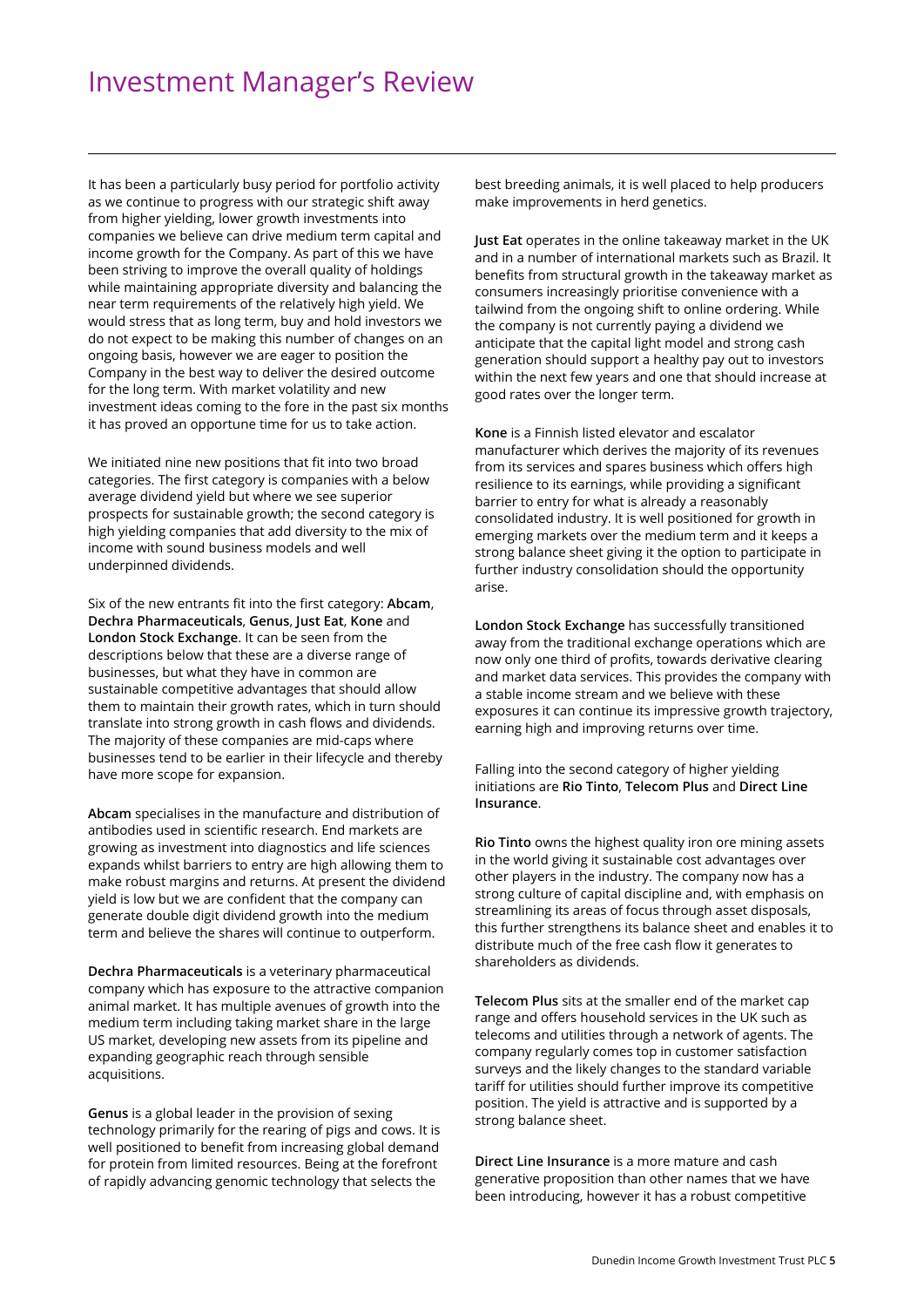### Investment Manager's Review continued

position, is prudently capitalised and is committed to returning surplus cash to shareholders. This offers further diversification to the other high yielding companies within the portfolio.

We selectively added to some of the existing positions where we remain confident in the investment theses, for example **Aveva**, **Tecan**, **Amadeus** and **Experian**. We added to **British American Tobacco** and **Vodafone** on relative price weakness as well as participating in an equity raise for **Weir Group**.

To fund these purchases we exited a number of holdings. These fall into various different categories. We exited some positions that are higher yielding but where total return opportunity is lower than we can find elsewhere, examples here being **BP**, **Imperial Brands**, **Inchcape** and **Zurich Insurance**. There were some holdings with average to low yields where we believe likely dividend progression is insufficient to warrant a position such as Nestlé, Roche, Rolls Royce and RPC.

We also exited a few holdings where we see the quality of the franchise deteriorating below the high bar that we set ourselves. For example **Essentra** was sold given concerns over potential operational and cyclical risks within the business, as well as **Wood Group** following the purchase of Amec Foster Wheeler where we had uncertainty over liabilities taken on and its high level of debt. We exited **Sage** noting that the company appears to be finding the transition of its products to the cloud challenging coupled with fears that employees are not easily adjusting to the high performance culture that management advocate. In addition **Inmarsat** was sold following the approach by EchoStar, with the issues around weakness in the maritime division, delays to aviation revenues and the debt burden compromising the quality characteristics of the company. Finally, we exited Temenos on valuation grounds following spectacular share price performance during our holding period.

We have been closely monitoring the impact of these changes on the portfolio and are pleased to see that metrics are moving in line with what we are trying to achieve. For example the percentage of the portfolio invested in companies with dividends growing at over 5% per annum has more than doubled from 21% at the start of 2016 to 44%. The amount invested in companies where we judge there to be heightened risk of a dividend cut has fallen and the active share (a measure of deviation from the benchmark) has risen from just over 60% to almost 68%. In addition, the percentage we have invested in small and mid-cap companies has increased from 15% to around 30%. This process is not complete, but we have made meaningful changes that we firmly believe will drive future capital performance and income growth, whilst keeping the dividend secure.

Performance has been sound in the first half. Some of the relatively recent European holdings have had a positive influence, with French food voucher company **Edenred**, Italian hearing aid retailer **Amplifon** and Swiss life sciences equipment manufacturer **Tecan** performing particularly well. In addition, **Aveva** shares were strong as the market continued to warm to the corporate combination with Schneider Software and recognise the potential synergy benefits from the transaction.

Partially offsetting this was the underweight to the Oil and Gas sector which was strong amidst a rising oil price, as well as not holding Shire and Sky that both received take out bids.

Income generation has also been robust. The dividend season generally ran ahead of our expectations with companies such as **Compass** and **Brunello Cucinelli** beating our forecasts, partially offset by Inmarsat's reduction which we had anticipated. Higher levels of volatility and a desire to implement more strategic changes have continued to present opportunities to generate option premium resulting in above average income during the period. Despite selling down some of the higher yielding names we continue to generate a healthy amount of income and the Company's dividend is well underpinned.

Following the merger of Aberdeen Asset Management with Standard Life the equity teams are now fully integrated. The Company management, investment philosophy and strategy remain unchanged, however we now have significantly greater resource as a combined group that we believe can enhance our ability to find the best investment ideas.

Looking ahead, the global economic environment continues to be relatively benign, however there are indications that underlying growth momentum may be gently slowing and regional divergence increasing. We are conscious that a rise in protectionism could have a significant impact on growth with the potential to also increase inflationary pressures. Closer to home, the outcome of negotiations between the UK and the European Union remains unclear and until we gain more clarity this uncertainty is likely to act as a brake on growth. With equities rebounding following their dip at the start of the 2018, valuations remain relatively full so we are still cautious on this front. However, we are firm in our stance that in the long run the underlying strength of our holdings will prevail whatever comes of the broader economic picture.

#### **Ben Ritchie & Louise Kernohan**

Aberdeen Asset Managers Limited 27 September 2018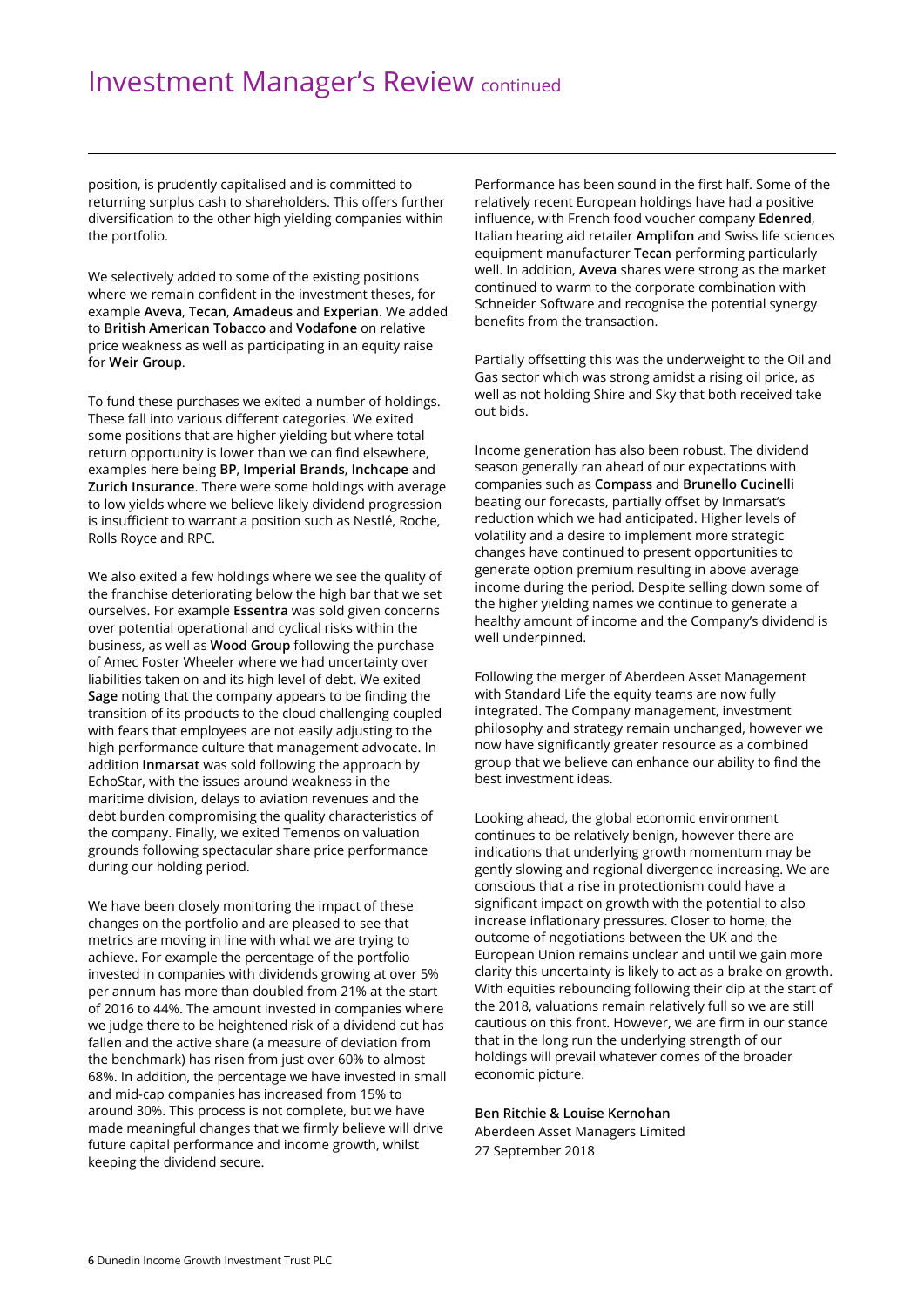## Investment Portfolio – Equities

### As at 31 July 2018

|                                         |                                      | Market value | <b>Total assets</b> |
|-----------------------------------------|--------------------------------------|--------------|---------------------|
| Company                                 | Sector                               | £'000        | %                   |
| <b>British American Tobacco</b>         | Tobacco                              | 25,941       | 5.0                 |
| Prudential                              | Life Insurance                       | 22,544       | 4.3                 |
| Unilever                                | Personal Goods                       | 21,427       | 4.1                 |
| Royal Dutch Shell 'B'                   | Oil & Gas Producers                  | 21,077       | 4.0                 |
| <b>BHP Billiton</b>                     | Mining                               | 17,862       | 3.4                 |
| <b>Rio Tinto</b>                        | Mining                               | 15,901       | 3.0                 |
| Vodafone                                | Mobile Telecommunications            | 15,256       | 2.9                 |
| <b>Total</b>                            | Oil & Gas Producers                  | 14,528       | 2.8                 |
| Chesnara                                | Life Insurance                       | 14,414       | 2.8                 |
| Assura                                  | Real Estate Investment Trusts        | 14,301       | 2.7                 |
| Ten largest equity investments          |                                      | 183,251      | 35.0                |
| <b>Schroders</b>                        | <b>Financial Services</b>            | 14,271       | 2.7                 |
| <b>BBA Aviation</b>                     | Industrial Transportation            | 12,598       | 2.4                 |
| <b>HSBC Holdings</b>                    | <b>Banks</b>                         | 12,380       | 2.4                 |
| <b>Rotork</b>                           | Industrial Engineering               | 12,298       | 2.4                 |
| Compass                                 | Travel & Leisure                     | 12,217       | 2.3                 |
| AstraZenaca                             | Pharmaceuticals & Biotechnology      | 11,905       | 2.3                 |
| Croda                                   | Chemicals                            | 11,822       | 2.3                 |
| Edenred                                 | <b>Support Services</b>              | 10,507       | 2.0                 |
| GlaxoSmithKline                         | Pharmaceuticals & Biotechnology      | 10,439       | 2.0                 |
| Weir                                    | Industrial Engineering               | 10,102       | 1.9                 |
| Twenty largest equity investments       |                                      | 301,790      | 57.7                |
| <b>Close Brothers</b>                   | <b>Banks</b>                         | 10,098       | 1.9                 |
| Experian                                | <b>Support Services</b>              | 9,565        | 1.8                 |
| <b>Diageo</b>                           | <b>Beverages</b>                     | 9,415        | 1.8                 |
| Aveva                                   | Software & Computer Services         | 9,368        | 1.8                 |
| Unibail-Rodamco-Westfield               | <b>Real Estate Investment Trusts</b> | 9,323        | 1.8                 |
| <b>National Grid</b>                    | Gas Water & Multi-utilities          | 9,280        | 1.8                 |
| Novo-Nordisk                            | Pharmaceuticals & Biotechnology      | 8,979        | 1.7                 |
| <b>Telecom Plus</b>                     | Fixed Line Telecommunications        | 8,769        | 1.7                 |
| Kone                                    | Industrial Engineering               | 8,044        | 1.6                 |
| <b>Standard Chartered</b>               | <b>Banks</b>                         | 7,767        | 1.5                 |
| Thirty largest equity investments       |                                      | 392,398      | 75.1                |
| <b>Euromoney Institutional Investor</b> | Media                                | 7,137        | 1.4                 |
| <b>Direct Line Insurance</b>            | Nonlife Insurance                    | 6,919        | 1.3                 |
| Amplifon                                | Health Care Equipment & Services     | 6,879        | 1.3                 |
| Tecan                                   | Health Care Equipment & Services     | 6,094        | 1.2                 |
| Amadeus                                 | <b>Support Services</b>              | 5,925        | 1.1                 |
| <b>Ultra Electronics</b>                | Aerospace & Defense                  | 5,919        | 1.1                 |
| <b>RELX</b>                             | Media                                | 5,586        | 1.1                 |
| SGS                                     | <b>Support Services</b>              | 5,576        | 1.1                 |
| <b>Big Yellow</b>                       | Real Estate Investment Trusts        | 5,433        | 1.0                 |
| <b>Hansteen Holdings</b>                | Real Estate Investment Trusts        | 5,100        | 1.0                 |
| Forty largest equity investments        |                                      | 452,966      | 86.7                |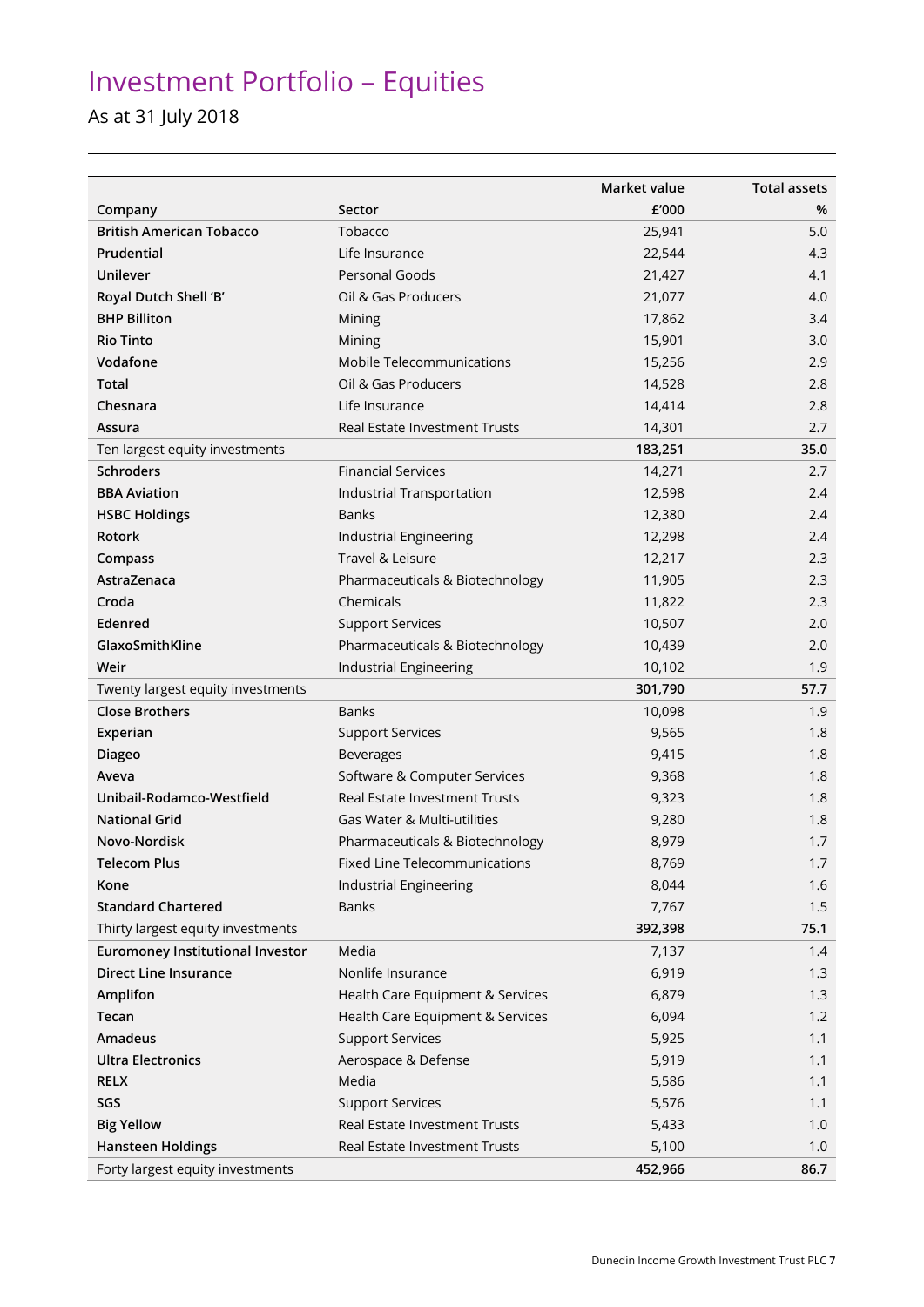### Investment Portfolio – Equities continued

As at 31 July 2018

|                           |                                      | Market value | <b>Total assets</b> |
|---------------------------|--------------------------------------|--------------|---------------------|
| Company                   | Sector                               | £'000        | %                   |
| <b>Manx Telecom</b>       | <b>Fixed Line Telecommunications</b> | 4,747        | 0.9                 |
| <b>Brunello Cucinelli</b> | Personal Goods                       | 4,496        | 0.9                 |
| Grandvision               | Health Care Equipment & Services     | 4,190        | 0.8                 |
| GIMA                      | Industrial Engineering               | 3,231        | 0.6                 |
| Genus                     | Pharmaceuticals & Biotechnology      | 2,782        | 0.5                 |
| Abcam                     | Pharmaceuticals & Biotechnology      | 2,650        | 0.5                 |
| Dechra Pharmaceuticals    | Pharmaceuticals & Biotechnology      | 2,643        | 0.5                 |
| Heineken                  | <b>Beverages</b>                     | 2,469        | 0.5                 |
| Just Eat                  | <b>General Retailers</b>             | 2,371        | 0.5                 |
| London Stock Exchange     | <b>Financial Services</b>            | 2,352        | 0.4                 |
| Total equity investments  |                                      | 484.897      | 92.8                |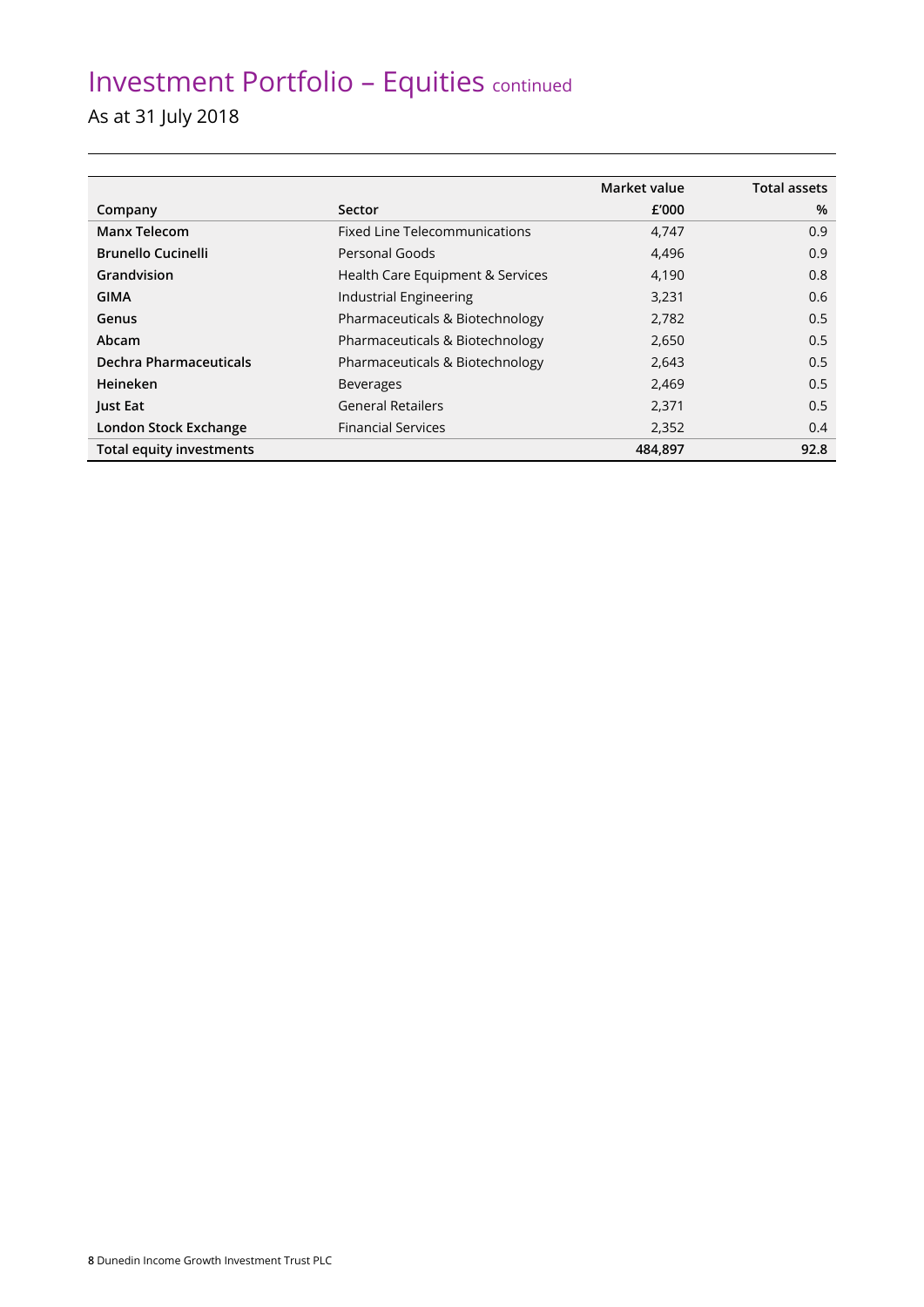### Investment Portfolio – Fixed Income Investments

As at 31 July 2018

|                                                                |                     | Market value | <b>Total assets</b> |
|----------------------------------------------------------------|---------------------|--------------|---------------------|
| Company                                                        | Sector              | £'000        | %                   |
| Legal & General Grp 5.875% Var 29/03/49 EMTN                   | <b>Fixed Income</b> | 4,182        | 0.8                 |
| HBOS Cap Funding 6.461% Var Perp                               | Fixed Income        | 2,531        | 0.5                 |
| Southern Water Services Finance 6.125% 31/03/19<br><b>EMTN</b> | <b>Fixed Income</b> | 2,292        | 0.5                 |
| Barclays Bank 8.25% FRN 29/12/49 EMTN                          | Fixed Income        | 2,246        | 0.4                 |
| SSE 3.875% Var Perp                                            | Fixed Income        | 2,140        | 0.4                 |
| Citigroup 5.125% 12/12/18 EMTN                                 | <b>Fixed Income</b> | 1,621        | 0.3                 |
| EE Finance 4.375% 28/03/19 EMTN                                | Fixed Income        | 1,575        | 0.3                 |
| Rabobank Cap Funding Trust IV 5.556% FRN Perp                  | Fixed Income        | 1,555        | 0.3                 |
| FirstGroup 6.125% 18/01/19                                     | Fixed Income        | 1,531        | 0.3                 |
| Daimler Intl Finance 3.5% 06/06/19 EMTN                        | Fixed Income        | 1,222        | 0.2                 |
| Ten largest other investments                                  |                     | 20,895       | 4.0                 |
| Heathrow Funding 6% 20/03/20 EMTN                              | Fixed Income        | 1,178        | 0.2                 |
| Asif III Jersey 5% 18/12/18 EMTN                               | Fixed Income        | 1,116        | 0.2                 |
| Credit Agricole 8.125% FRN Perp                                | Fixed Income        | 1,063        | 0.2                 |
| Imperial Brands Finance 7.75% 24/06/19 EMTN                    | Fixed Income        | 1,056        | 0.2                 |
| HSBC Bank Funding 5.862% FRN 29/04/49                          | Fixed Income        | 1,049        | 0.2                 |
| Lloyds Bank 5.75% FRN 09/07/25 EMTN                            | Fixed Income        | 1,043        | 0.2                 |
| ESB Finance 6.5% 05/03/20 EMTN                                 | Fixed Income        | 539          | 0.1                 |
| Motability Operations Grp 6.625% 10/12/19 EMTN                 | Fixed Income        | 246          | 0.1                 |
| <b>Total fixed income investments</b>                          |                     | 28,185       | 5.4                 |
| <b>Total equity investments</b>                                |                     | 484,897      | 92.8                |
| Net current assets <sup>A</sup>                                |                     | 9,413        | 1.8                 |
| Total assets less current liabilities (excluding borrowings)   |                     | 522,495      | 100.0               |

A Before deduction of bank borrowings of £11,685,000 and the Debenture Stock of £28,590,000.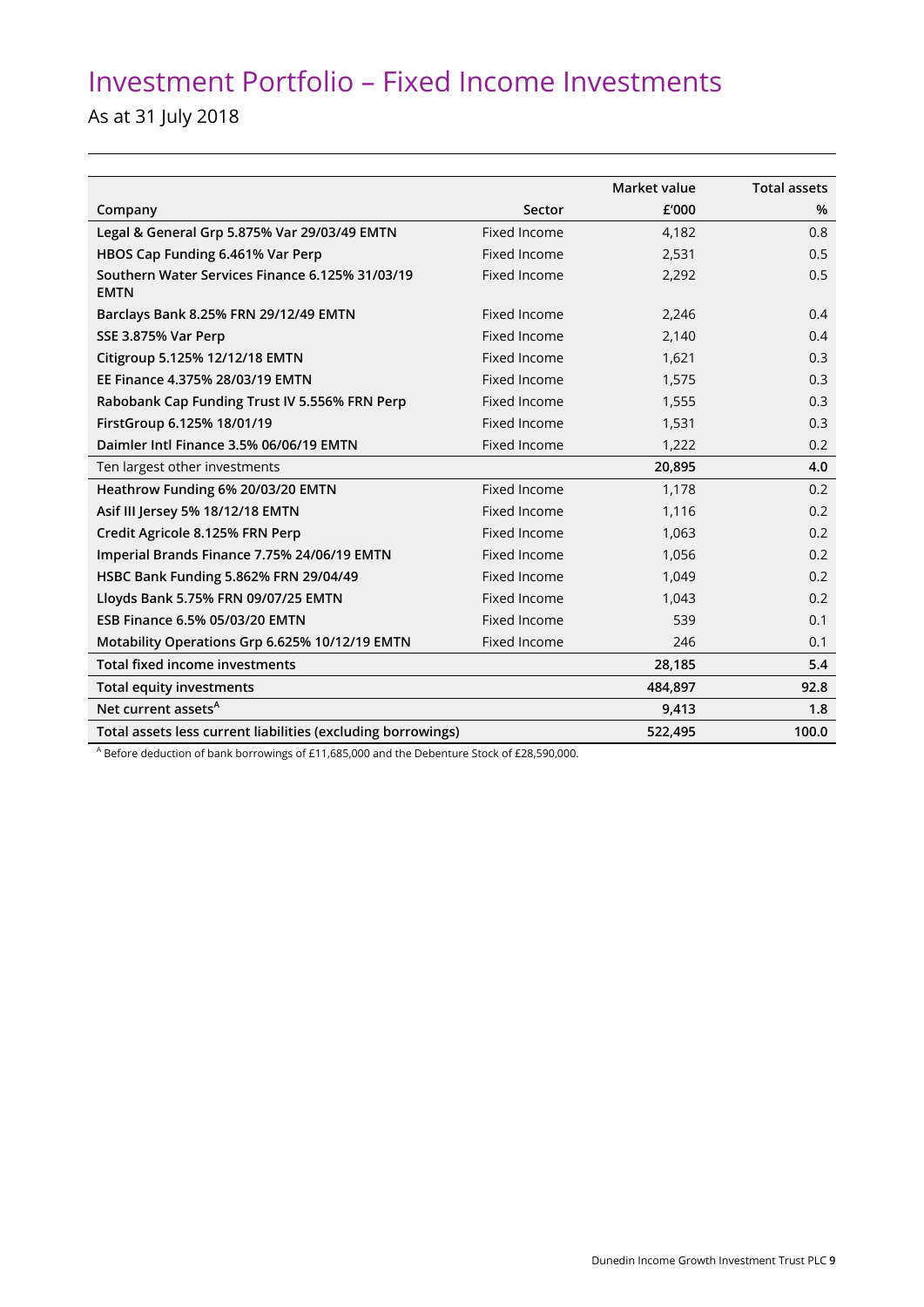### Condensed Statement of Comprehensive Income (unaudited)

|                                         |             |                          | Six months ended |          | Six months ended         |         |         |
|-----------------------------------------|-------------|--------------------------|------------------|----------|--------------------------|---------|---------|
|                                         |             |                          | 31 July 2018     |          | 31 July 2017             |         |         |
|                                         |             | Revenue                  | Capital          | Total    | Revenue                  | Capital | Total   |
|                                         | <b>Note</b> | £'000                    | £'000            | £'000    | £'000                    | £'000   | £'000   |
| Gains on investments                    |             | $\qquad \qquad -$        | 12,169           | 12,169   | $\qquad \qquad -$        | 28,530  | 28,530  |
| Income                                  | 2           | 14,259                   |                  | 14,259   | 13,605                   |         | 13,605  |
| Investment management fees              |             | (339)                    | (508)            | (847)    | (342)                    | (513)   | (855)   |
| Administrative expenses                 |             | (489)                    |                  | (489)    | (509)                    |         | (509)   |
| Exchange losses                         |             | $\overline{\phantom{m}}$ | (280)            | (280)    | $\overline{\phantom{m}}$ | (378)   | (378)   |
| Net return before finance costs and tax |             | 13,431                   | 11,381           | 24,812   | 12,754                   | 27,639  | 40,393  |
|                                         |             |                          |                  |          |                          |         |         |
| Finance costs                           |             | (728)                    | (1,087)          | (1, 815) | (719)                    | (1,077) | (1,796) |
| Return before taxation                  |             | 12,703                   | 10,294           | 22,997   | 12,035                   | 26,562  | 38,597  |
|                                         |             |                          |                  |          |                          |         |         |
| Taxation                                | 3           | (180)                    |                  | (180)    | (245)                    |         | (245)   |
| Return after taxation                   |             | 12,523                   | 10,294           | 22,817   | 11,790                   | 26,562  | 38,352  |
|                                         |             |                          |                  |          |                          |         |         |
| Return per Ordinary share (pence)       | 5           | 8.39                     | 6.89             | 15.28    | 7.85                     | 17.69   | 25.54   |

The total column of the Condensed Statement of Comprehensive Income is the profit and loss account of the Company. All revenue and capital items in the above statement derive from continuing operations.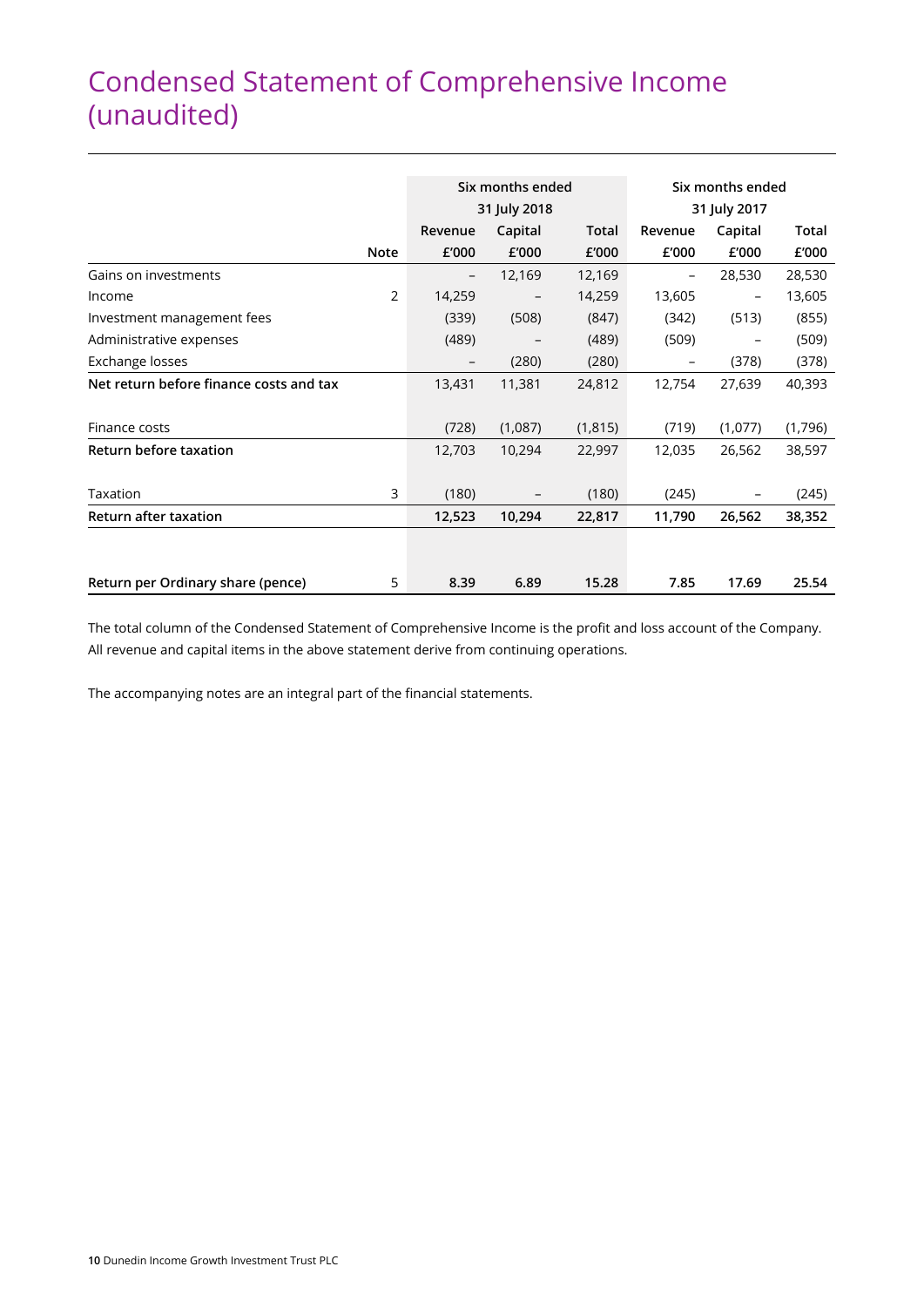### Condensed Statement of Financial Position (unaudited)

|                                                         | As at<br>31 July 2018 | As at                    |
|---------------------------------------------------------|-----------------------|--------------------------|
| <b>Note</b>                                             | £'000                 | 31 January 2018<br>£'000 |
| Non-current assets                                      |                       |                          |
| Equity securities                                       | 484,897               | 477,015                  |
| Fixed interest securities                               | 28,185                | 28,246                   |
| Investments at fair value through profit or loss        | 513,082               | 505,261                  |
|                                                         |                       |                          |
| <b>Current assets</b>                                   |                       |                          |
| <b>Debtors</b>                                          | 3,153                 | 2,022                    |
| Cash and short-term deposits                            | 7,437                 | 5,983                    |
|                                                         | 10,590                | 8,005                    |
|                                                         |                       |                          |
| Creditors: amounts falling due within one year          |                       |                          |
| <b>Bank loans</b>                                       | (11,685)              | (11, 476)                |
| Debenture Stock 2019                                    | (28, 590)             |                          |
| <b>Traded options</b>                                   | (74)                  |                          |
| Other creditors                                         | (1, 103)              | (1, 107)                 |
|                                                         | (41, 452)             | (12, 583)                |
| <b>Net current liabilities</b>                          | (30, 862)             | (4,578)                  |
| <b>Total assets less current liabilities</b>            | 482,220               | 500,683                  |
| Creditors: amounts falling due after more than one year |                       |                          |
| Debenture Stock 2019                                    |                       | (28, 584)                |
| Loan Notes 2045                                         | (29, 721)             | (29, 715)                |
|                                                         | (29, 721)             | (58, 299)                |
| Net assets                                              | 452,499               | 442,384                  |
|                                                         |                       |                          |
| <b>Capital and reserves</b>                             |                       |                          |
| Called-up share capital                                 | 38,419                | 38,419                   |
| Share premium account                                   | 4,619                 | 4,619                    |
| Capital redemption reserve                              | 1,606                 | 1,606                    |
| Capital reserve<br>6                                    | 378,620               | 370,634                  |
| Revenue reserve                                         | 29,235                | 27,106                   |
| Equity shareholders' funds                              | 452,499               | 442,384                  |
|                                                         |                       |                          |
| Net asset value per Ordinary share (pence)<br>7         | 304.13                | 295.55                   |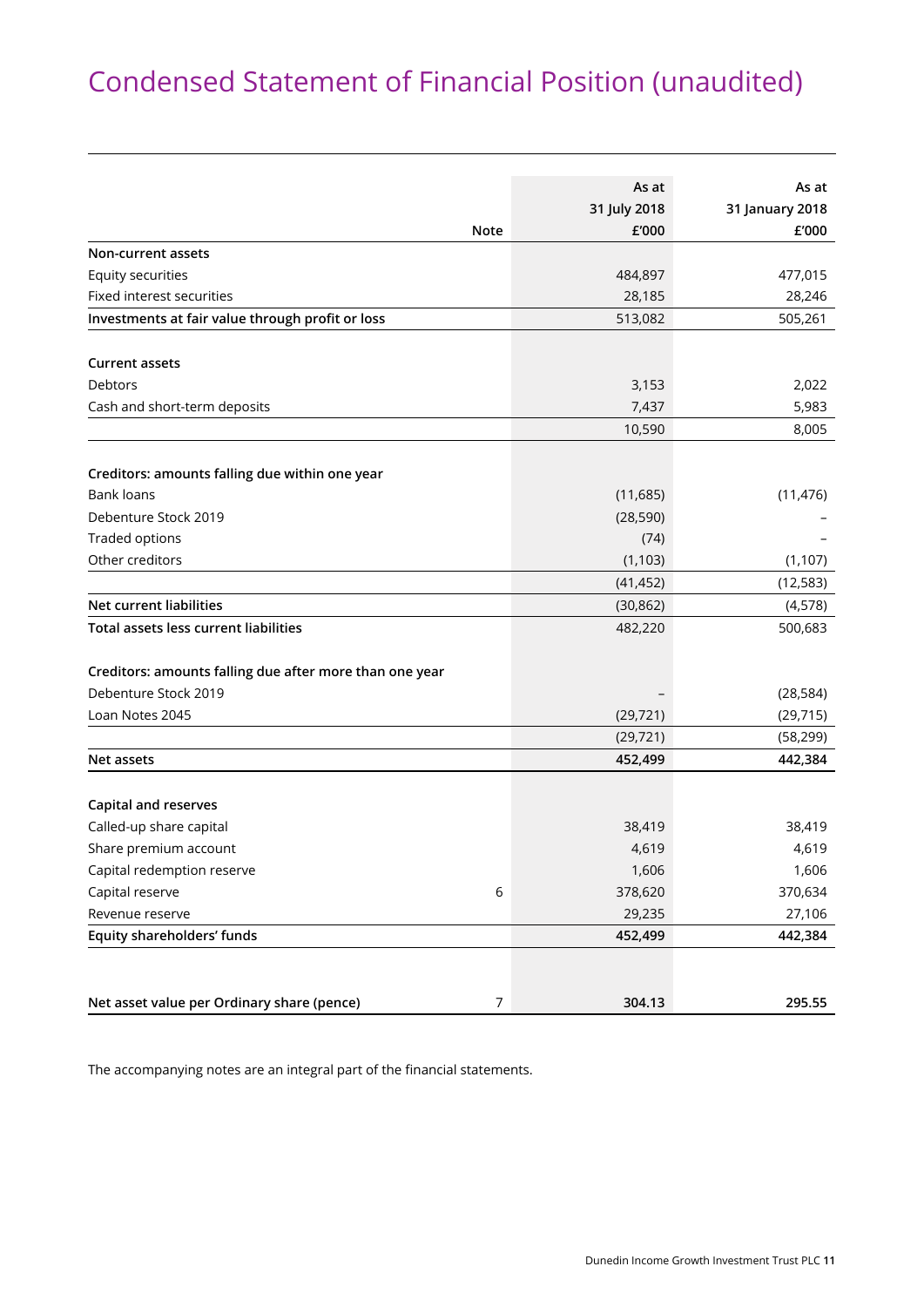### Condensed Statement of Changes in Equity (unaudited)

#### **Six months ended 31 July 2018**

|                                |             |                          | Share                    | Capital                  |         |                          |           |
|--------------------------------|-------------|--------------------------|--------------------------|--------------------------|---------|--------------------------|-----------|
|                                |             | Share                    | premium                  | redemption               | Capital | Revenue                  |           |
|                                |             | capital                  | account                  | reserve                  | reserve | reserve                  | Total     |
|                                | <b>Note</b> | £'000                    | £'000                    | £'000                    | £'000   | £'000                    | £'000     |
| Balance at 31 January 2018     |             | 38,419                   | 4,619                    | 1,606                    | 370,634 | 27,106                   | 442,384   |
| Return after taxation          |             |                          |                          | $\qquad \qquad -$        | 10,294  | 12,523                   | 22,817    |
| Dividends paid                 | 4           | $\overline{\phantom{0}}$ | $\overline{\phantom{0}}$ |                          | -       | (10, 394)                | (10, 394) |
| Buyback of Ordinary shares for |             | -                        |                          | $\overline{\phantom{a}}$ | (2,308) | $\overline{\phantom{a}}$ | (2,308)   |
| treasury                       |             |                          |                          |                          |         |                          |           |
| Balance at 31 July 2018        |             | 38,419                   | 4,619                    | 1,606                    | 378.620 | 29.235                   | 452,499   |

#### **Six months ended 31 July 2017**

|                                            |             |                 | Share   | Capital    |         |                          |         |
|--------------------------------------------|-------------|-----------------|---------|------------|---------|--------------------------|---------|
|                                            |             | Share           | premium | redemption | Capital | Revenue                  |         |
|                                            |             | capital         | account | reserve    | reserve | reserve                  | Total   |
|                                            | <b>Note</b> | £'000           | £'000   | £'000      | £'000   | £'000                    | £'000   |
| Balance at 31 January 2017                 |             | 38,419          | 4,619   | 1.606      | 345,486 | 25,680                   | 415,810 |
| Return after taxation                      |             |                 |         | -          | 26,562  | 11,790                   | 38,352  |
| Dividends paid                             | 4           | $\qquad \qquad$ |         |            | -       | (9,831)                  | (9,831) |
| Buyback of Ordinary shares for<br>treasury |             |                 |         | -          | (1,032) | $\overline{\phantom{m}}$ | (1,032) |
| Balance at 31 July 2017                    |             | 38,419          | 4.619   | 1.606      | 371.016 | 27.639                   | 443,299 |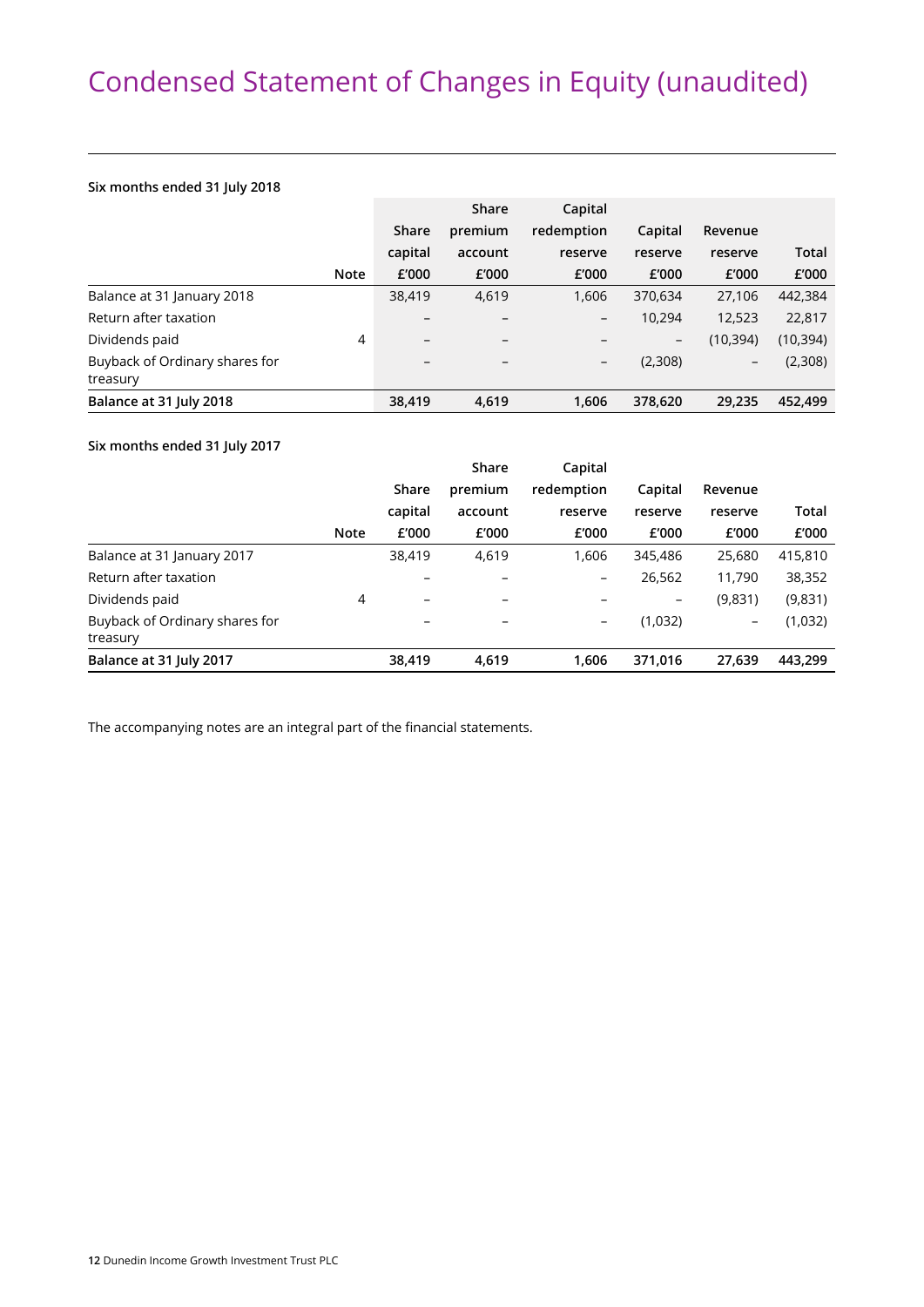### Condensed Statement of Cash Flows (unaudited)

|                                                                       | Six months ended<br>31 July 2018<br>£'000 | Six months ended<br>31 July 2017<br>£'000 |
|-----------------------------------------------------------------------|-------------------------------------------|-------------------------------------------|
| <b>Operating activities</b>                                           |                                           |                                           |
| Net return before finance costs and taxation                          | 24,812                                    | 40,393                                    |
| Adjustments for:                                                      |                                           |                                           |
| Gains on investments                                                  | (12, 169)                                 | (28, 530)                                 |
| Exchange losses                                                       | 280                                       | 378                                       |
| Increase in accrued dividend income                                   | (898)                                     | (395)                                     |
| Increase in accrued interest income                                   | (83)                                      | (188)                                     |
| Stock dividends included in dividend income                           | (615)                                     | (347)                                     |
| Amortisation of fixed income book cost                                | 284                                       | 146                                       |
| Decrease in other debtors                                             | 12                                        | 4                                         |
| Increase in other creditors                                           | 222                                       | 435                                       |
| Net tax paid                                                          | (342)                                     | (443)                                     |
| Net cash inflow from operating activities                             | 11,503                                    | 11,453                                    |
| <b>Investing activities</b>                                           |                                           |                                           |
| Purchases of investments                                              | (115, 264)                                | (32, 913)                                 |
| Sales of investments                                                  | 119,714                                   | 33,723                                    |
| Net cash from investing activities                                    | 4,450                                     | 810                                       |
| <b>Financing activities</b>                                           |                                           |                                           |
| Interest paid                                                         | (1,796)                                   | (1,785)                                   |
| Dividends paid                                                        | (10, 394)                                 | (9,831)                                   |
| Buyback of Ordinary shares for treasury                               | (2, 238)                                  | (1,032)                                   |
| Net cash used in financing activities                                 | (14, 428)                                 | (12, 648)                                 |
| Increase/(decrease) in cash and cash equivalents                      | 1,525                                     | (385)                                     |
| Analysis of changes in cash and cash equivalents during the<br>period |                                           |                                           |
| Opening balance                                                       | 5,983                                     | 8,648                                     |
| Effect of exchange rate fluctuations on cash held                     | (71)                                      | 81                                        |
| Increase/(decrease) in cash as above                                  | 1,525                                     | (385)                                     |
| Closing balance                                                       | 7,437                                     | 8,344                                     |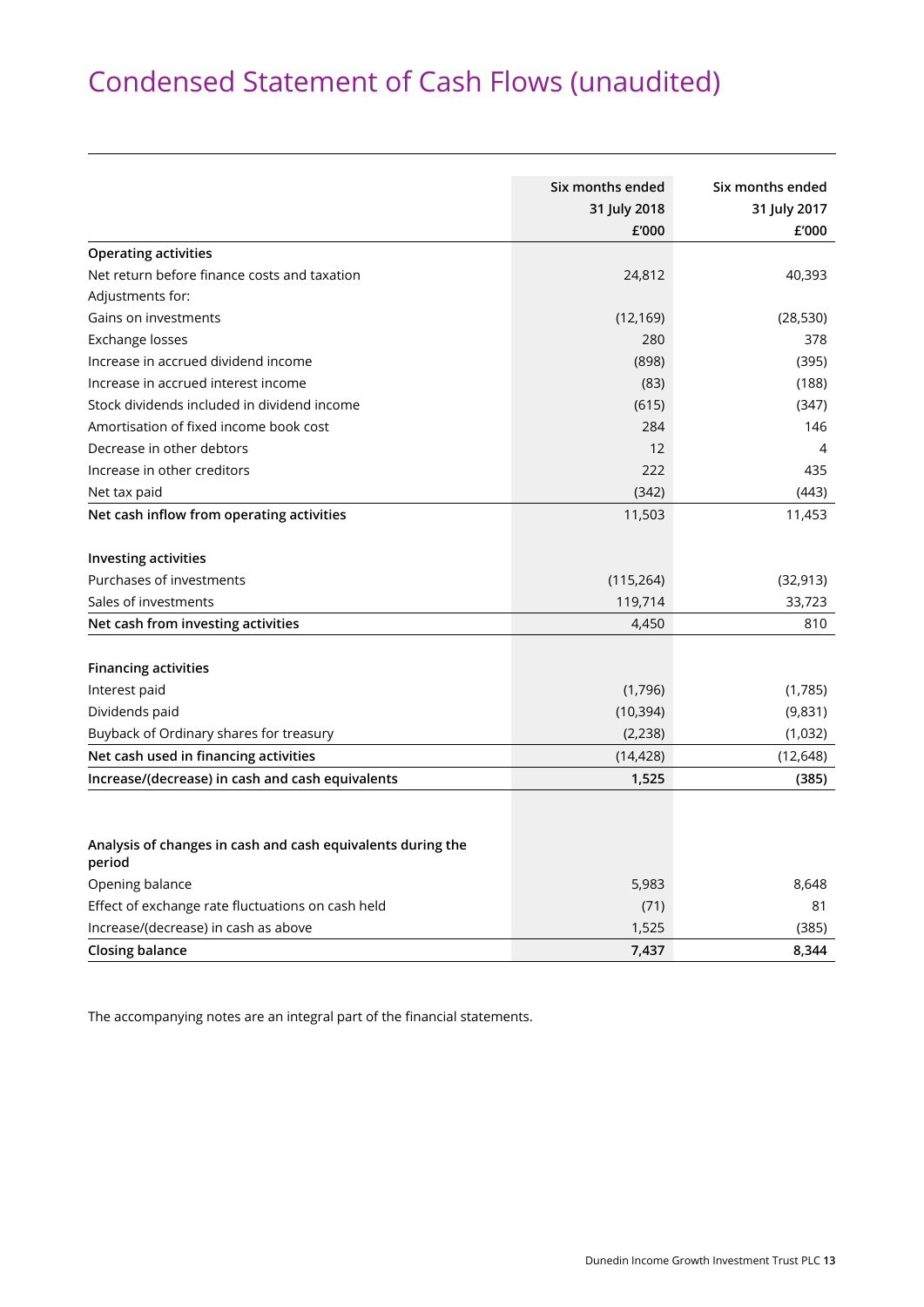#### **1. Accounting policies**

#### **Basis of preparation**

The condensed financial statements have been prepared in accordance with Financial Reporting Standard 104 'Interim Financial Reporting' and with the Statement of Recommended Practice for 'Financial Statements of Investment Trust Companies and Venture Capital Trusts'. They have also been prepared on a going concern basis and on the assumption that approval as an investment trust will continue to be granted.

The Half Yearly financial statements have been prepared using the same accounting policies applied as the preceding annual financial statements, which were prepared in accordance with Financial Reporting Standard 102.

|                            | Six months ended | Six months ended |
|----------------------------|------------------|------------------|
|                            | 31 July 2018     | 31 July 2017     |
| Income                     | £'000            | £'000            |
| Income from investments    |                  |                  |
| UK dividend income         | 9,652            | 9,634            |
| Overseas dividend income   | 2,421            | 2,586            |
| Fixed income               | 511              | 683              |
| Stock dividends            | 615              | 347              |
|                            | 13,199           | 13,250           |
| Other income               |                  |                  |
| Income from traded options | 1,060            | 337              |
| Income from stock lending  |                  | 13               |
| Underwriting commission    |                  | 5                |
|                            | 1,060            | 355              |
| <b>Total income</b>        | 14,259           | 13,605           |

#### **3. Taxation**

 The taxation expense reflected in the Condensed Statement of Comprehensive Income is based on the estimated annual tax rate expected for the full financial year. The estimated annual corporation tax rate used for the year to 31 January 2019 is an effective rate of 19%. This is in line with the current corporation tax rate of 19%.

|    |                                                       | Six months ended | Six months ended |
|----|-------------------------------------------------------|------------------|------------------|
|    |                                                       | 31 July 2018     | 31 July 2017     |
| 4. | Ordinary dividends on equity shares                   | £'000            | £'000            |
|    | Third interim dividend 2018 of 2.575p (2017 - 2.575p) | 3,854            | 3,876            |
|    | Final dividend 2018 of 4.375p (2017 - 3.975p)         | 6,540            | 5,969            |
|    | Refund of unclaimed dividends                         |                  | (14)             |
|    |                                                       | 10.394           | 9,831            |

 A first interim dividend in respect of the year ending 31 January 2019 of 3.0p per Ordinary share (2018 – 2.575p) was paid on 24 August 2018 to shareholders on the register on 3 August 2018. The ex-dividend date was 2 August 2018.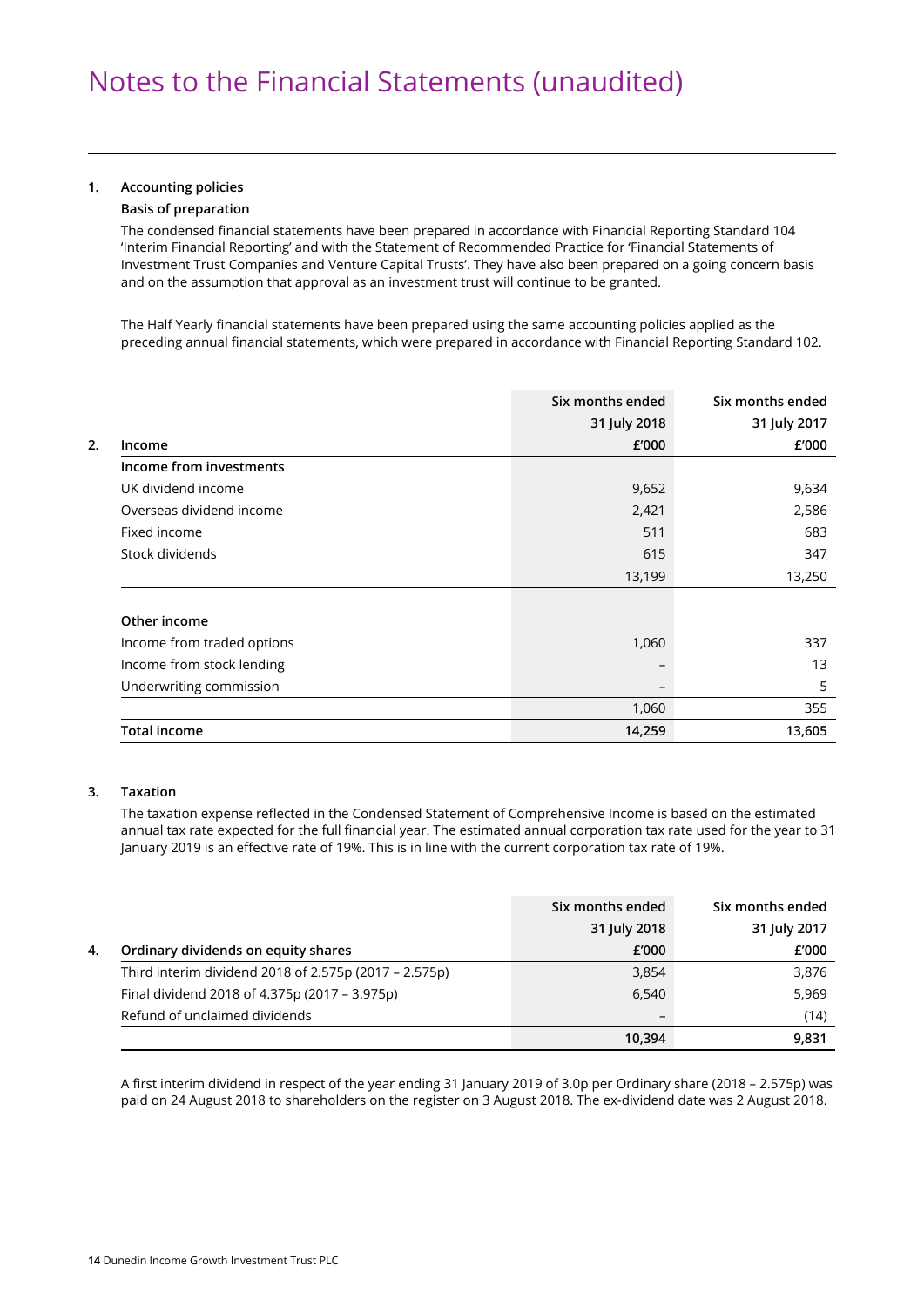|    |                     | Six months ended<br>31 July 2018 | Six months ended<br>31 July 2017 |
|----|---------------------|----------------------------------|----------------------------------|
| 5. | Returns per share   | n                                | D                                |
|    | Revenue return      | 8.39                             | 7.85                             |
|    | Capital return      | 6.89                             | 17.69                            |
|    | <b>Total return</b> | 15.28                            | 25.54                            |

The returns per share are based on the following:

|                                            | Six months ended | Six months ended |
|--------------------------------------------|------------------|------------------|
|                                            | 31 July 2018     | 31 July 2017     |
|                                            | £'000            | £'000            |
| Revenue return                             | 12,523           | 11,790           |
| Capital return                             | 10,294           | 26,562           |
| Total return                               | 22,817           | 38,352           |
|                                            |                  |                  |
| Weighted average number of Ordinary shares | 149,329,893      | 150,193,191      |

#### **6. Capital reserves**

The capital reserve reflected in the Condensed Statement of Financial Position at 31 July 2018 includes gains of £118,597,000 (31 January 2018 – gains of £126,163,000) which relate to the revaluation of investments held at the reporting date.

#### **7. Net asset value**

Equity shareholders' funds have been calculated in accordance with the provisions of Financial Reporting Standard 102. The analysis of equity shareholders' funds on the face of the Condensed Statement of Financial Position does not reflect the rights under the Articles of Association of the Ordinary shareholders on a return of assets. These rights are reflected in the net asset value and the net asset value per share attributable to Ordinary shareholders at the period end, adjusted to reflect the deduction of the Debenture Stock and the Loan Notes at par. A reconciliation between the two sets of figures is given below:

|                                                                   | As at        | As at           |
|-------------------------------------------------------------------|--------------|-----------------|
|                                                                   | 31 July 2018 | 31 January 2018 |
| Net assets attributable (£'000)                                   | 452,499      | 442,384         |
| Number of Ordinary shares in issue at the period end <sup>A</sup> | 148,784,898  | 149,679,687     |
| Net asset value per Ordinary share                                | 304.13p      | 295.55p         |
| <sup>A</sup> Excluding shares held in treasury                    |              |                 |
|                                                                   |              |                 |
| Adjusted net assets                                               | £'000        | £'000           |
| Net assets attributable (as above)                                | 452,499      | 442,384         |
| Unamortised Debenture Stock premium and issue expenses            | (10)         | (16)            |
| Unamortised Loan Notes issue expenses                             | (279)        | (285)           |
| Adjusted net assets attributable                                  | 452,210      | 442,083         |
|                                                                   |              |                 |
| Number of Ordinary shares in issue at the period end <sup>A</sup> | 148,784,898  | 149,679,687     |
| Adjusted net asset value per Ordinary share                       | 303.94p      | 295.35p         |
| A minutes and a secretaristic con-                                |              |                 |

<sup>A</sup> Excluding shares held in treasury.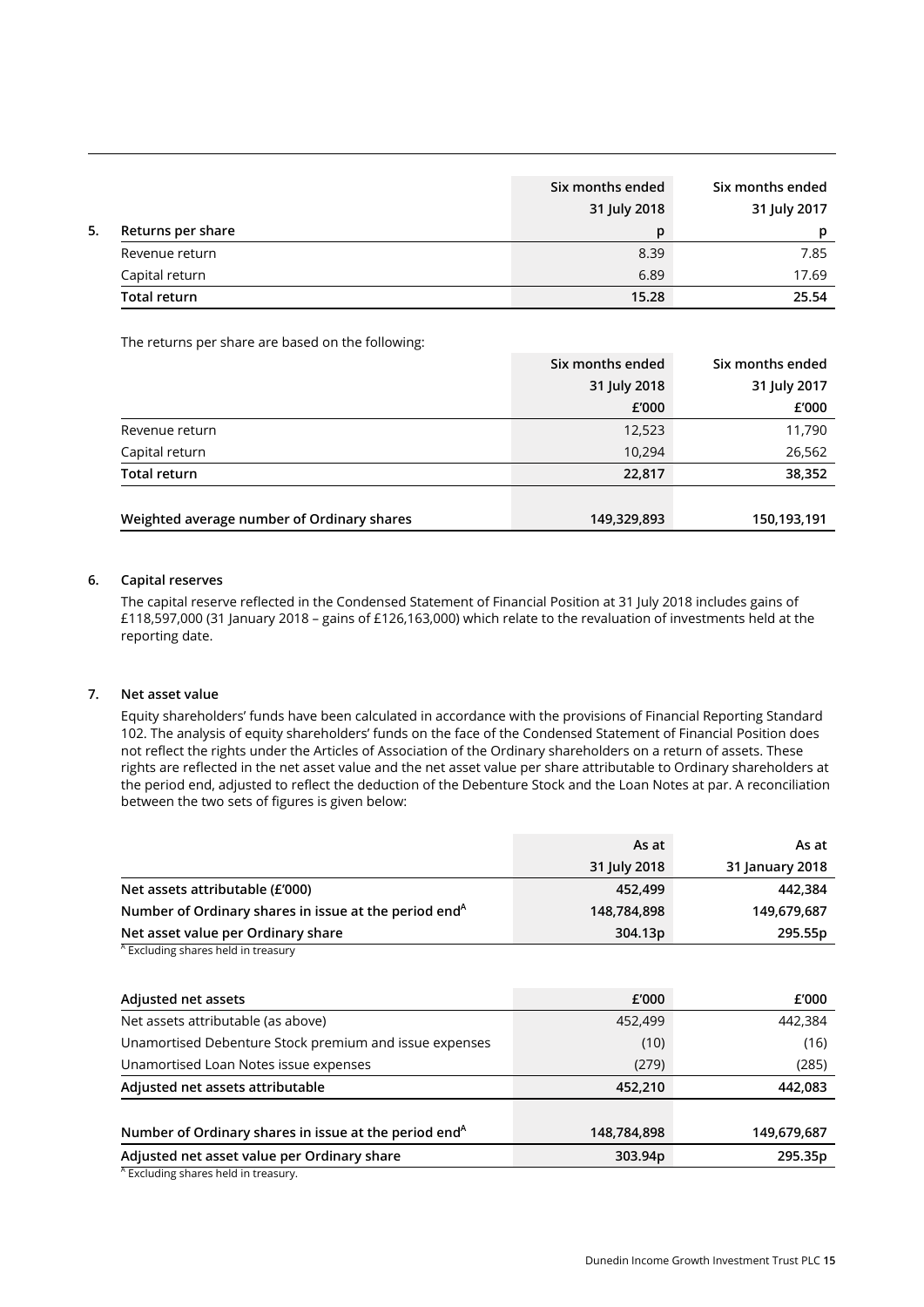### Notes to the Financial Statements (unaudited) continued

|                                                                            | As at        | As at           |
|----------------------------------------------------------------------------|--------------|-----------------|
|                                                                            | 31 July 2018 | 31 January 2018 |
| Net assets – debt at fair value                                            | £'000        | £'000           |
| Net assets attributable                                                    | 452,499      | 442,384         |
| Amortised cost Debenture Stock                                             | 28,590       | 28,584          |
| Amortised cost Loan Notes                                                  | 29,721       | 29,715          |
| Market value Debenture Stock                                               | (29, 787)    | (30, 684)       |
| Market value Loan Notes                                                    | (35, 298)    | (35,069)        |
| Net assets attributable - debt at fair value                               | 445,725      | 434,930         |
|                                                                            |              |                 |
| Number of Ordinary shares in issue at the period end <sup>A</sup>          | 148,784,898  | 149,679,687     |
| Net asset value per Ordinary share (debt at fair value)                    | 299.58p      | 290.57p         |
| <sup>A</sup> Excluding shares held in treasury.                            |              |                 |
| Net assets - debt at fair value (capital basis)                            | £'000        | £'000           |
| Net assets attributable – debt at fair value (as above)                    | 445,725      | 434,930         |
| Less: revenue return for the period                                        | (12, 523)    | (18,969)        |
| Add: interim dividend paid                                                 |              | 7,730           |
| Less: refund of unclaimed dividends                                        |              | (32)            |
| Net assets attributable – debt at fair value (capital basis)               | 433,202      | 423,659         |
|                                                                            |              |                 |
| Number of Ordinary shares in issue at the period end <sup>A</sup>          | 148,784,898  | 149,679,687     |
| Net asset value per Ordinary share – debt at fair value<br>(capital basis) | 291.16p      | 283.04p         |

<sup>A</sup> Excluding shares held in treasury.

#### **8. Transaction costs**

During the period expenses were incurred in acquiring or disposing of investments classified as fair value through profit or loss. These have been expensed through capital and are included within gains on investments in the Condensed Statement of Comprehensive Income. The total costs were as follows:

|           | Six months ended | Six months ended |
|-----------|------------------|------------------|
|           | 31 July 2018     | 31 July 2017     |
|           | £'000            | £'000            |
| Purchases | 509              | 61               |
| Sales     | 36               | 18               |
|           | 545              | 79               |

#### **9. Fair value hierarchy**

FRS 102 requires an entity to classify fair value measurements using a fair value hierarchy that reflects the significance of the inputs used in making the measurements. The fair value hierarchy has the following classifications:

 Level 1: unadjusted quoted prices in an active market for identical assets or liabilities that the entity can access at the measurement date.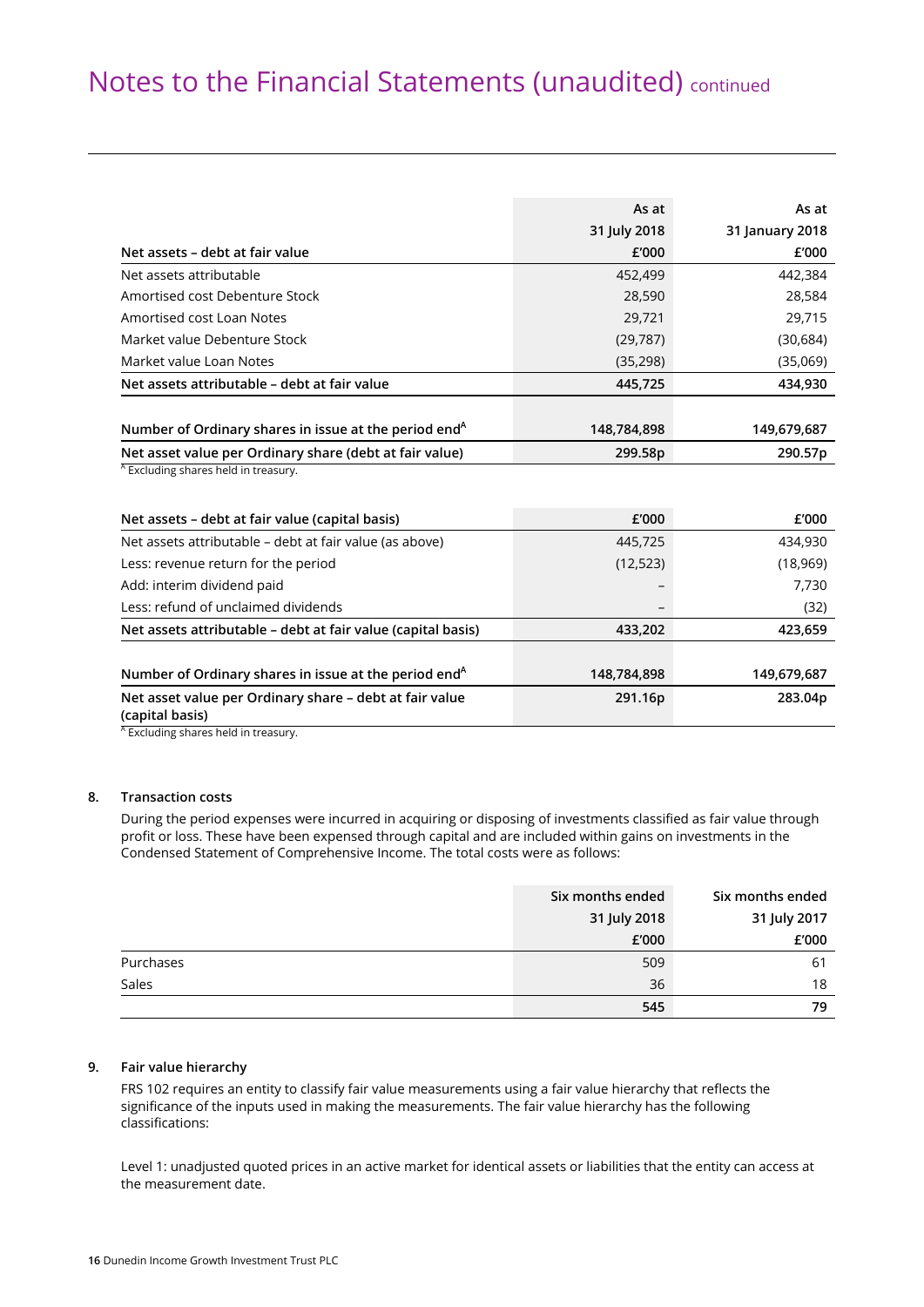Level 2: inputs other than quoted prices included within Level 1 that are observable (ie developed using market data) for the asset or liability, either directly or indirectly.

Level 3: inputs are unobservable (ie for which market data is unavailable) for the asset or liability.

 The financial assets and liabilities measured at fair value in the Condensed Statement of Financial Position are grouped into the fair value hierarchy at the reporting date as follows:

|                                                                                                                            |             | Level 1                  | Level <sub>2</sub>       | Level 3                  | <b>Total</b> |
|----------------------------------------------------------------------------------------------------------------------------|-------------|--------------------------|--------------------------|--------------------------|--------------|
| As at 31 July 2018                                                                                                         | <b>Note</b> | £'000                    | £'000                    | £'000                    | £'000        |
| Financial assets at fair value through profit or loss                                                                      |             |                          |                          |                          |              |
| Quoted equities                                                                                                            | a)          | 484,897                  |                          |                          | 484,897      |
| Quoted bonds                                                                                                               | b)          | $\overline{\phantom{a}}$ | 28,185                   |                          | 28,185       |
| <b>Total</b>                                                                                                               |             | 484,897                  | 28,185                   | $\overline{\phantom{0}}$ | 513,082      |
| Financial liabilities at fair value through profit or loss                                                                 |             |                          |                          |                          |              |
| <b>Derivatives</b>                                                                                                         | C)          | (74)                     |                          |                          | (74)         |
| Net fair value                                                                                                             |             | 484,823                  | 28,185                   | -                        | 513,008      |
|                                                                                                                            |             |                          |                          |                          |              |
|                                                                                                                            |             | Level 1                  | Level 2                  | Level 3                  | <b>Total</b> |
|                                                                                                                            |             |                          |                          |                          |              |
|                                                                                                                            | <b>Note</b> | £'000                    | £'000                    | £'000                    | £'000        |
|                                                                                                                            |             |                          |                          |                          |              |
|                                                                                                                            | a)          | 477,015                  |                          |                          | 477,015      |
|                                                                                                                            | b)          | $\qquad \qquad -$        | 28,246                   |                          | 28,246       |
| As at 31 January 2018<br>Financial assets at fair value through profit or loss<br>Quoted equities<br>Quoted bonds<br>Total |             | 477,015                  | 28,246                   | -                        | 505,261      |
| Financial liabilities at fair value through profit or loss                                                                 |             |                          |                          |                          |              |
| <b>Derivatives</b>                                                                                                         | C)          |                          | $\overline{\phantom{0}}$ |                          |              |

#### **a) Quoted equities**

 The fair value of the Company's investments in quoted equities has been determined by reference to their quoted bid prices at the reporting date. Quoted equities included in Fair Value Level 1 are actively traded on recognised stock exchanges.

#### **b) Quoted bonds**

 The fair value of the Company's investments in quoted bonds has been determined by reference to their quoted bid prices at the reporting date. Bonds included in Fair Value Level 2 are Corporate Bonds. Investments categorised as Level 2 are not considered to trade in active markets.

#### **c) Derivatives**

 The fair value of the Company's investments in Exchange Traded Options has been determined using observable market inputs on an exchange traded basis and has been included in Fair Value Level 1.

#### **10. Transactions with the Manager**

The Company has agreements with the Standard Life Aberdeen Group (the "Manager") for the provision of investment management, secretarial, accounting and administration and promotional activity services.

The management fee is calculated, on a monthly basis, at 0.45% per annum on the first £225 million, 0.35% per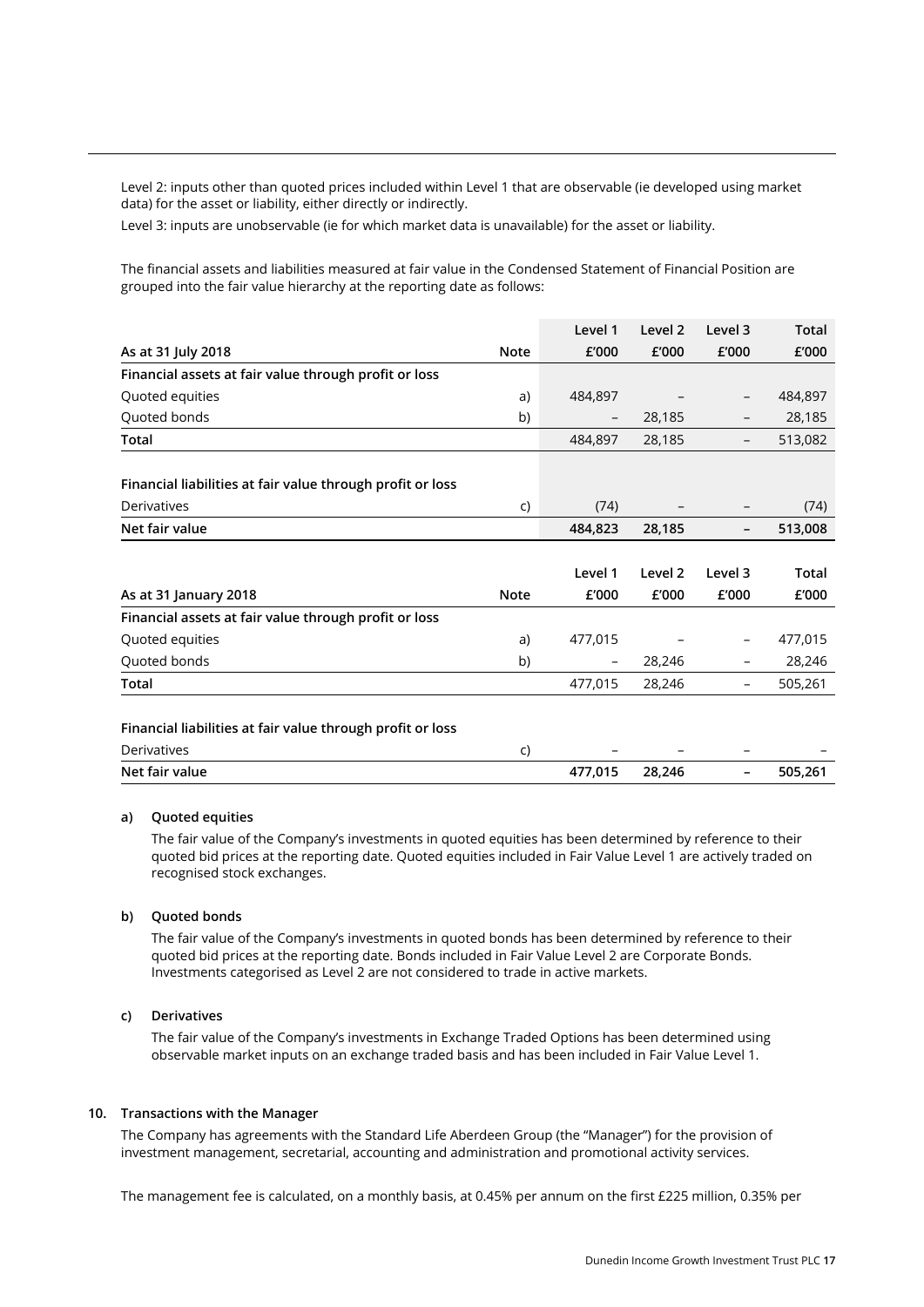### Notes to the Financial Statements (unaudited) continued

annum on the next £200 million and 0.25% per annum on amounts over £425 million of the net assets of the Company, with debt at par and excluding commonly managed funds. The management fee is chargeable 40% to revenue and 60% to capital. During the period £847,000 (31 July 2017 – £855,000) of investment management fees were payable to the Manager, with a balance of £143,000 (31 July 2017 – £nil) being due at the period end. There were no commonly managed funds held in the portfolio during the six months to 31 July 2018 (2017 – none).

 The management agreement may be terminated by either party on not less than six months' written notice. On termination by the Company on less than the agreed notice period the Manager would be entitled to receive fees which would otherwise have been due up to that date.

 The Manager also receives a separate promotional activities fee which is based on a current annual amount of £310,000 (+ VAT) payable quarterly in arrears. During the period £186,000 (31 July 2017 – £186,000) of fees were payable to the Manager, with a balance of £31,000 (31 July 2017 – £31,000) being due at the period end.

#### **11. Segmental information**

The Company is engaged in a single segment of business, which is to invest mainly in equity securities. All of the Company's activities are interrelated, and each activity is dependent on the others. Accordingly, all significant operating decisions are based on the Company as one segment.

**12.** The financial information contained in this Half Yearly Financial Report does not constitute statutory accounts as defined in Sections 434 – 436 of the Companies Act 2006. The financial information for the six months ended 31 July 2018 and 31 July 2017 has not been audited.

 The information for the year ended 31 January 2018 has been extracted from the latest published audited financial statements which have been filed with the Registrar of Companies. The report of the auditor on those accounts contained no qualification or statement under Section 498 of the Companies Act 2006.

 The auditor has reviewed the financial information for the six months ended 31 July 2018 pursuant to the Auditing Practices Board guidance on Review of Interim Financial Information. The report of the auditor is on page 19.

**13.** This Half Yearly Financial Report was approved by the Board on 27 September 2018.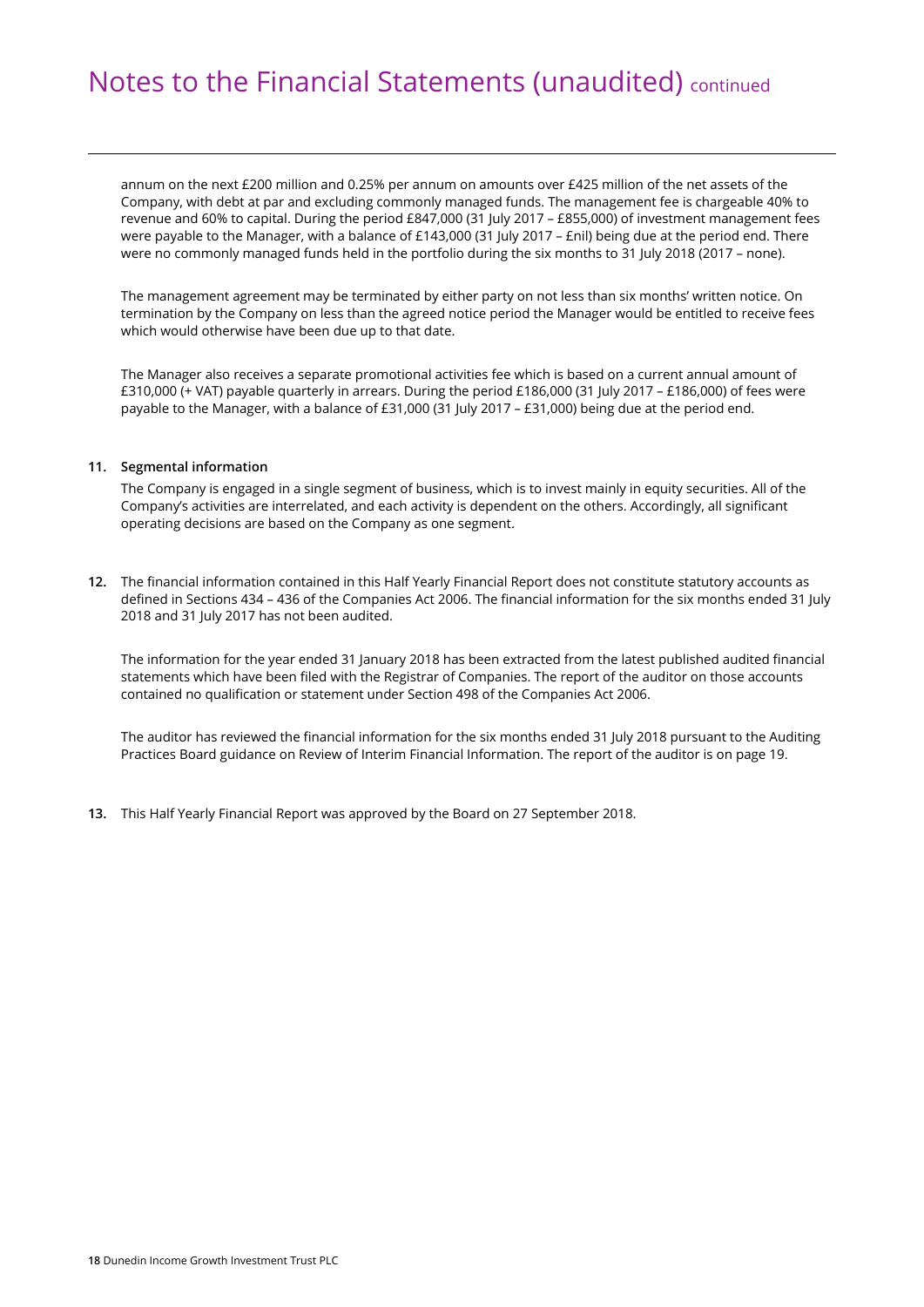### Independent Review Report to Dunedin Income Growth Investment Trust PLC

We have been engaged by the Company to review the condensed set of financial statements in the Half Yearly Financial Report for the six months ended 31 July 2018 which comprises the Condensed Statement of Comprehensive Income, Condensed Statement of Financial Position, Condensed Statement of Changes in Equity, the Condensed Statement of Cash Flows and the related explanatory notes 1 to 13. We have read the other information contained in the Half Yearly Financial Report and considered whether it contains any apparent misstatements or material inconsistencies with the information in the condensed set of financial statements.

This report is made solely to the Company in accordance with International Standard on Review Engagements (UK and Ireland) 2410 'Review of Interim Financial Information Performed by the Independent Auditor of the Entity' issued by the Auditing Practices Board. Our work has been undertaken so that we might state to the Company those matters we are required to state to it in an independent review report and for no other purpose. To the fullest extent permitted by law, we do not accept or assume responsibility to anyone other than the Company, for our review work, for this report, or for the conclusions we have formed.

#### **Directors' Responsibilities**

The Half Yearly Financial Report is the responsibility of, and has been approved by, the Directors. The Directors are responsible for preparing the Half Yearly Financial Report in accordance with the Disclosure Guidance and Transparency Rules of the United Kingdom's Financial Conduct Authority.

As disclosed in note 1, the annual financial statements of the Company are prepared in accordance with United Kingdom Generally Accepted Accounting Practice (including Financial Reporting Standard 102 'The Financial Reporting Standard applicable in the UK and Republic of Ireland'). The condensed set of financial statements included in this Half Yearly Financial Report has been

prepared in accordance with Financial Reporting Standard 104 'Interim Financial Reporting'.

#### **Our Responsibility**

Our responsibility is to express to the Company a conclusion on the condensed set of financial statements in the Half Yearly Financial Report based on our review.

#### **Scope of Review**

We conducted our review in accordance with International Standard on Review Engagements (UK and Ireland) 2410 'Review of Interim Financial Information Performed by the Independent Auditor of the Entity' issued by the Auditing Practices Board for use in the United Kingdom. A review of half yearly financial information consists of making inquiries, primarily of persons responsible for financial and accounting matters, and applying analytical and other review procedures. A review is substantially less in scope than an audit conducted in accordance with International Standards on Auditing (UK) and consequently does not enable us to obtain assurance that we would become aware of all significant matters that might be identified in an audit. Accordingly, we do not express an audit opinion.

#### **Conclusion**

Based on our review, nothing has come to our attention that causes us to believe that the condensed set of financial statements in the Half Yearly Financial Report for the six months ended 31 July 2018 is not prepared, in all material respects, in accordance with Financial Reporting Standard 104 and Disclosure Guidance and Transparency Rules of the United Kingdom's Financial Conduct Authority.

#### **Deloitte LLP**

Statutory Auditor Edinburgh UK 27 September 2018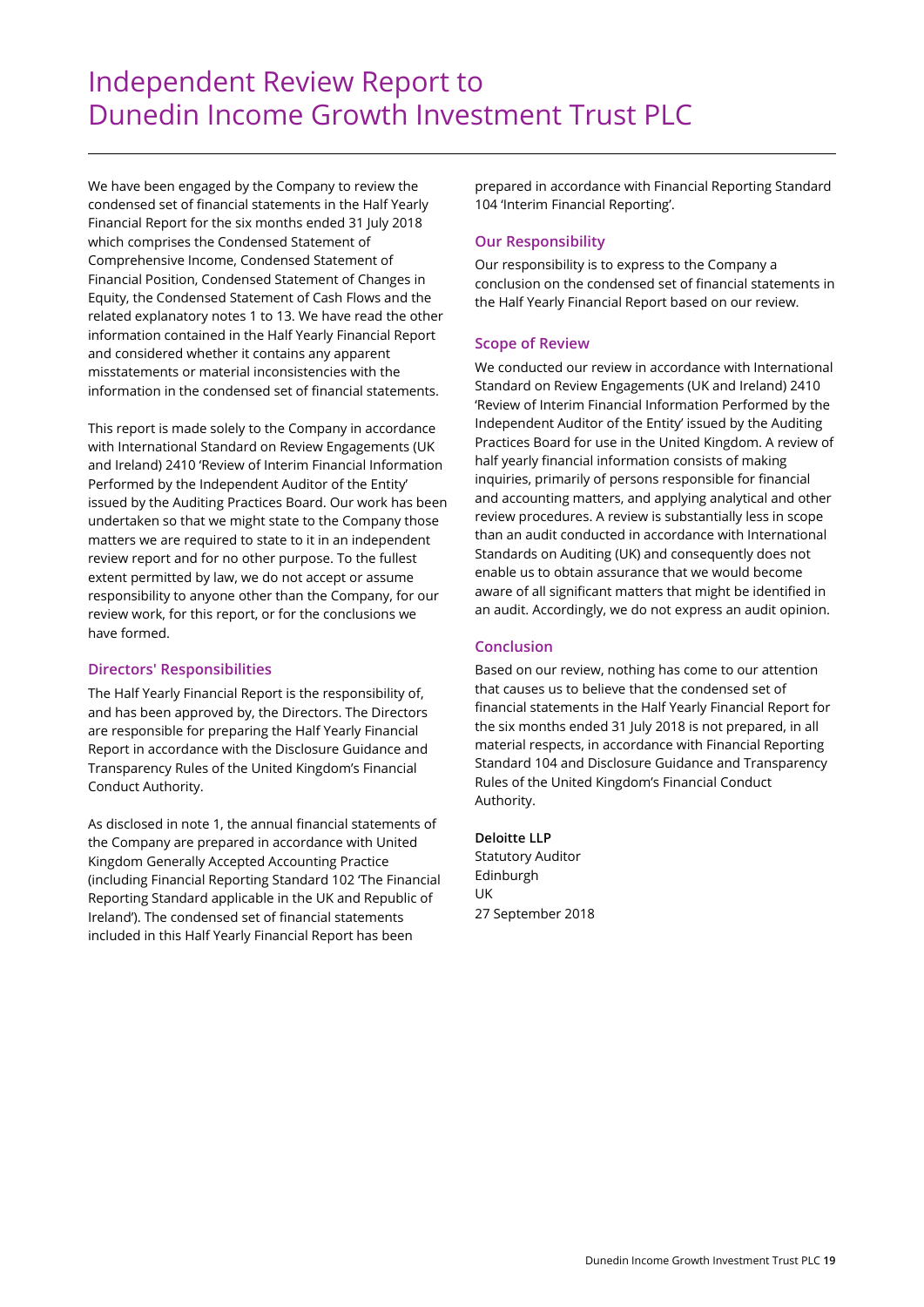### Alternative Performance Measures ("APMs")

Alternative performance measures are numerical measures of the Company's current, historical or future performance, financial position or cash flows, other than financial measures defined or specified in the applicable financial framework. The Company's applicable financial framework includes FRS 102 and the AIC SORP.

The Directors assess the Company's performance against a range of criteria, including the performance measures noted below, which are viewed as particularly relevant for closed-end investment companies.

#### **Total assets**

Defined as total assets per the Statement of Financial Position less current liabilities (before deduction of bank loans and Debenture Stock).

|                                       | 31 July | 31 January |
|---------------------------------------|---------|------------|
|                                       | 2018    | 2018       |
| Total assets calculation              | £'000   | £'000      |
| Total assets less current liabilities | 482,220 | 500,683    |
| Bank loans                            | 11,685  | 11,476     |
| Debenture Stock 2019                  | 28,590  |            |
|                                       | 522,495 | 512,159    |

#### **Total return**

NAV total return involves investing the same net dividend in the NAV of the Company with debt at fair value at the time the shares were quoted ex-dividend. Share price total return involves reinvesting the net dividend in the month that the share price goes ex-dividend.

The tables below provide information relating to the NAVs and share prices of the Company on the dividend reinvestment dates during the six months ended 31 July 2018 and the year ended 31 January 2018.

|                               | <b>Dividend</b> |                  | Share   |
|-------------------------------|-----------------|------------------|---------|
| Six months ended 31 July 2018 | rate            | NAV <sup>A</sup> | price   |
| 31 January 2018               | N/A             | 290.57p          | 260.00p |
| 1 February 2018               | 2.575p          | 285.03p          | 256.00p |
| 3 May 2018                    | 4.375p          | 282.72p          | 253.00p |
| 31 July 2018                  | N/A             | 299.58p          | 263.00p |
| <b>Total return</b>           |                 | 5.6%             | 3.9%    |

|                            | <b>Dividend</b> |                        | Share   |
|----------------------------|-----------------|------------------------|---------|
| Year ended 31 January 2018 | rate            | <b>NAV<sup>A</sup></b> | price   |
| 31 January 2017            | N/A             | 270.34p                | 243.50p |
| 2 February 2017            | 2.575p          | 269.01p                | 243.50p |
| 4 May 2017                 | 3.975p          | 285.04p                | 257.50p |
| 3 August 2017              | 2.575p          | 290.39p                | 261.00p |
| 2 November 2017            | 2.575p          | 291.81p                | 262.88p |
| 31 January 2018            | N/A             | 290.57p                | 260.00p |
| <b>Total return</b>        |                 | 12.0%                  | 11.7%   |

A Cum-income NAV with debt at fair value

#### **Share price discount to net asset value per share**

The discount is the amount by which the market price per share of an Investment Trust is lower than the net asset value per share. The discount is normally expressed as a percentage of the net asset value per share.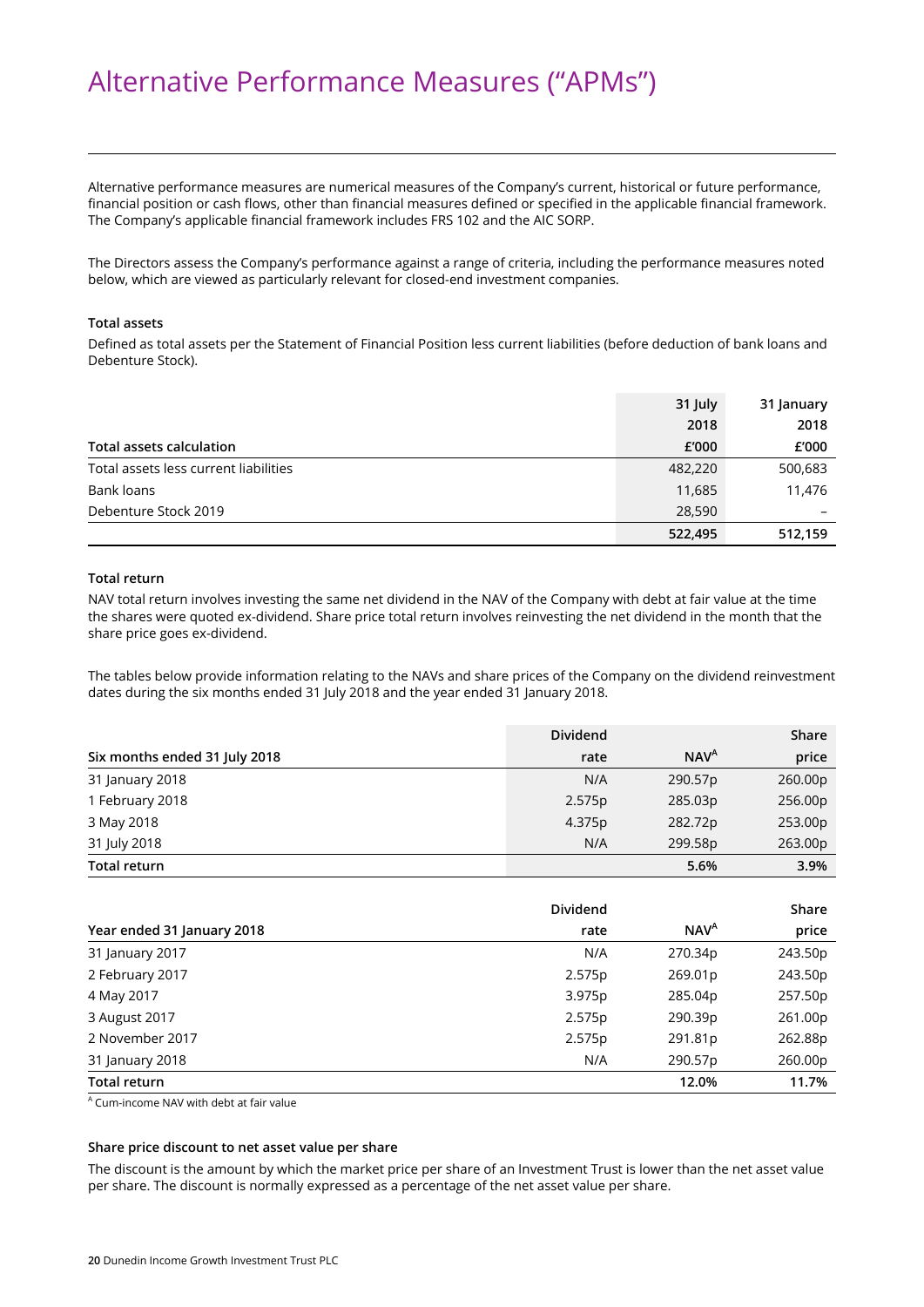|                                           |                  | 31 July | 31 January |
|-------------------------------------------|------------------|---------|------------|
|                                           |                  | 2018    | 2018       |
| NAV per Ordinary share – capital only (p) | a                | 291.16  | 283.04     |
| Share price (p)                           | b                | 263.00  | 260.00     |
| Discount                                  | $(a - b) \div a$ | 9.7%    | 8.1%       |

#### **Ongoing charges**

Ongoing charges ratio is calculated in accordance with guidance issued by the AIC and represents the total of the investment management fee and administrative expenses (annualised) divided by the average cum income net asset value throughout the period. The ratio for 31 July 2018 is based on forecast ongoing charges for the year ending 31 January 2019. The ratio for 31 January 2018 is based on ongoing charges for the year ended 31 January 2018.

|                                       | 31 July | 31 January |
|---------------------------------------|---------|------------|
|                                       | 2018    | 2018       |
| Investment management fees (£'000)    | 1,721   | 1,717      |
| Administrative expenses (£'000)       | 928     | 954        |
| Less: non-recurring charges (£'000)   | (8)     | (30)       |
| Ongoing charges (£'000)<br>a          | 2,641   | 2,641      |
|                                       |         |            |
| b<br>Average net assets (£'000)       | 433,792 | 433,055    |
|                                       |         |            |
| Ongoing charges ratio<br>$(a \div b)$ | 0.61%   | 0.61%      |

#### **Gearing**

Net gearing is calculated by dividing total borrowings less cash and cash equivalents by shareholders' funds, expressed as a percentage.

|                             | 31 July  | 31 January |
|-----------------------------|----------|------------|
|                             | 2018     | 2018       |
| Net gearing calculation     | £'000    | £'000      |
| Loan Notes 2045             | 29,721   | 29,715     |
| Debenture Stock 2019        | 28,590   | 28,584     |
| Bank loans                  | 11,685   | 11,476     |
| Cash and cash equivalents   | (7, 437) | (5,983)    |
| a                           | 62,559   | 63,792     |
| Shareholders' funds<br>b    | 452,499  | 442,384    |
| Net gearing<br>$(a \div b)$ | 13.8%    | 14.4%      |

Equity gearing is calculated as the amount by which the total value of equity securities exceeds shareholders' funds, expressed as a percentage of shareholder funds.

|                                | 31 July | 31 January |
|--------------------------------|---------|------------|
|                                | 2018    | 2018       |
| Equity gearing calculation     | £'000   | £'000      |
| Total equity investments<br>a  | 484,897 | 477,015    |
| Shareholders' funds<br>b       | 452,499 | 442,384    |
| Equity gearing<br>$(a \div b)$ | 7.2%    | 7.8%       |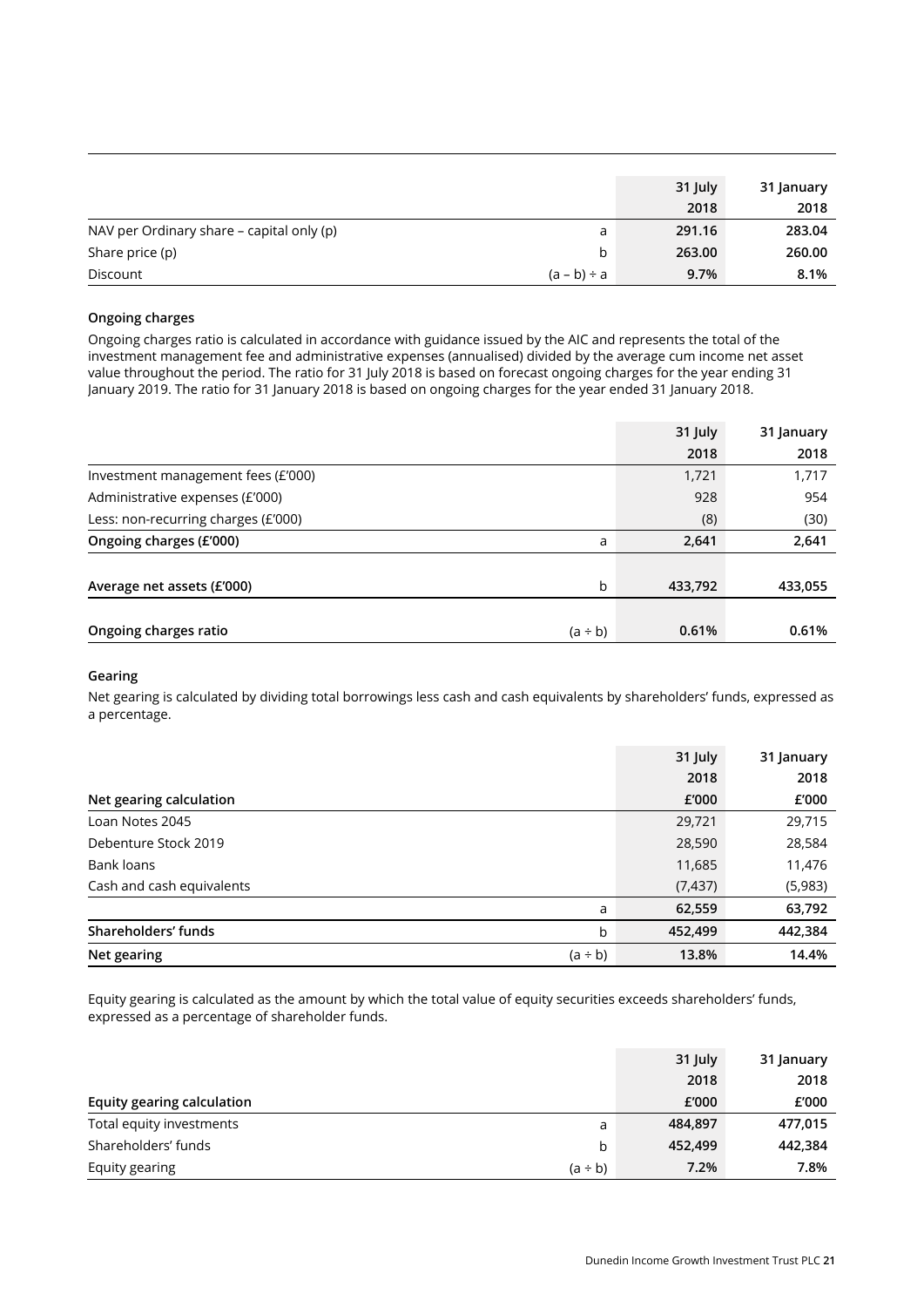#### **Alternative Investment Fund Managers Directive ("AIFMD") and Pre-Investment Disclosure Document ("PIDD")**

The Company has appointed Aberdeen Fund Managers Limited as its alternative investment fund manager and The Bank of New York Mellon (International) Limited as its depositary under the AIFMD.

The AIFMD requires Aberdeen Fund Managers Limited, as the Company's AIFM, to make available to investors certain information prior to such investors' investment in the Company. Details of the leverage and risk policies which the Company is required to have in place under the AIFMD are published in the Company's PIDD which can be found on its website: dunedinincomegrowth.co.uk.

#### **Investor Warning: Be alert to share fraud and boiler room scams**

Aberdeen Standard Investments has been contacted by investors informing us that they have received telephone calls and emails from people who have offered to buy their investment company shares, purporting to work for Aberdeen Standard Investments or for third party firms. Aberdeen Standard Investments has also been notified of emails claiming that certain investment companies under our management have issued claims in the courts against individuals. These may be scams which attempt to gain your personal information with which to commit identity fraud or could be 'boiler room' scams where a payment from you is required to release the supposed payment for your shares. These callers/senders do not work for Aberdeen Standard Investments and any third party making such offers/claims has no link with Aberdeen Standard Investments.

Aberdeen Standard Investments does not 'cold-call' investors in this way. If you have any doubt over the veracity of a caller, do not offer any personal information, end the call and contact our Customer Services Department.

The Financial Conduct Authority provides advice with respect to share fraud and boiler room scams at: fca.org.uk/consumers/scams

#### **Shareholder Enquiries**

For queries regarding shareholdings, lost certificates, dividend payments, registered details and related matters, shareholders holding their shares directly in the Company are advised to contact the Registrars (see Corporate Information). Changes of address must be notified to the Registrars in writing.

If you have any general questions about your Company, the Manager or performance, please telephone the Aberdeen Standard Investments Customer Services Department, send an email to inv.trusts@aberdeenstandard.com or write to:

Aberdeen Standard Investment Trusts PO Box 11020 Chelmsford Essex CM99 2DB

#### **Dividend Tax Allowance**

The annual tax-free personal allowance for dividend income for UK investors is £2,000 for the 2018/19 tax year (2017/18: £5,000). Above this amount, individuals pay tax on their dividend income at a rate dependent on their income tax bracket and personal circumstances. The Company provides registered shareholders with a confirmation of dividends paid and this should be included with any other dividend income received when calculating and reporting to HMRC total dividend income received. It is the shareholder's responsibility to include all dividend income when calculating any tax liability.

#### **How to Invest**

Investors can buy and sell shares in the Company directly through a stockbroker or indirectly through a lawyer, accountant or other professional adviser. Alternatively, for retail clients, shares can be bought directly through the Aberdeen Standard Investment Plan for Children, Investment Trust Share Plan or Investment Trust Individual Savings Account ("ISA").

#### **Aberdeen Standard Investment Plan for Children**

Aberdeen Standard Investments operates an Investment Plan for Children (the "Children's Plan") which covers a number of investment companies under its management, including the Company. Anyone can invest in the Children's Plan (subject to the eligibility criteria as stated within the terms and conditions), including parents, grandparents and family friends. All investments are free of dealing charges on the initial purchase of shares, although investors will suffer the bid-offer spread, which can, on some occasions, be a significant amount. Lump sum investments start at £150 per trust, while regular savers may invest from £30 per month. Investors simply pay Government Stamp Duty (currently 0.5%) on entry where applicable. Selling costs are £10 + VAT. There is no restriction on how long an investor need invest in the Children's Plan, and regular savers can stop or suspend participation by instructing Aberdeen Standard Investments in writing at any time.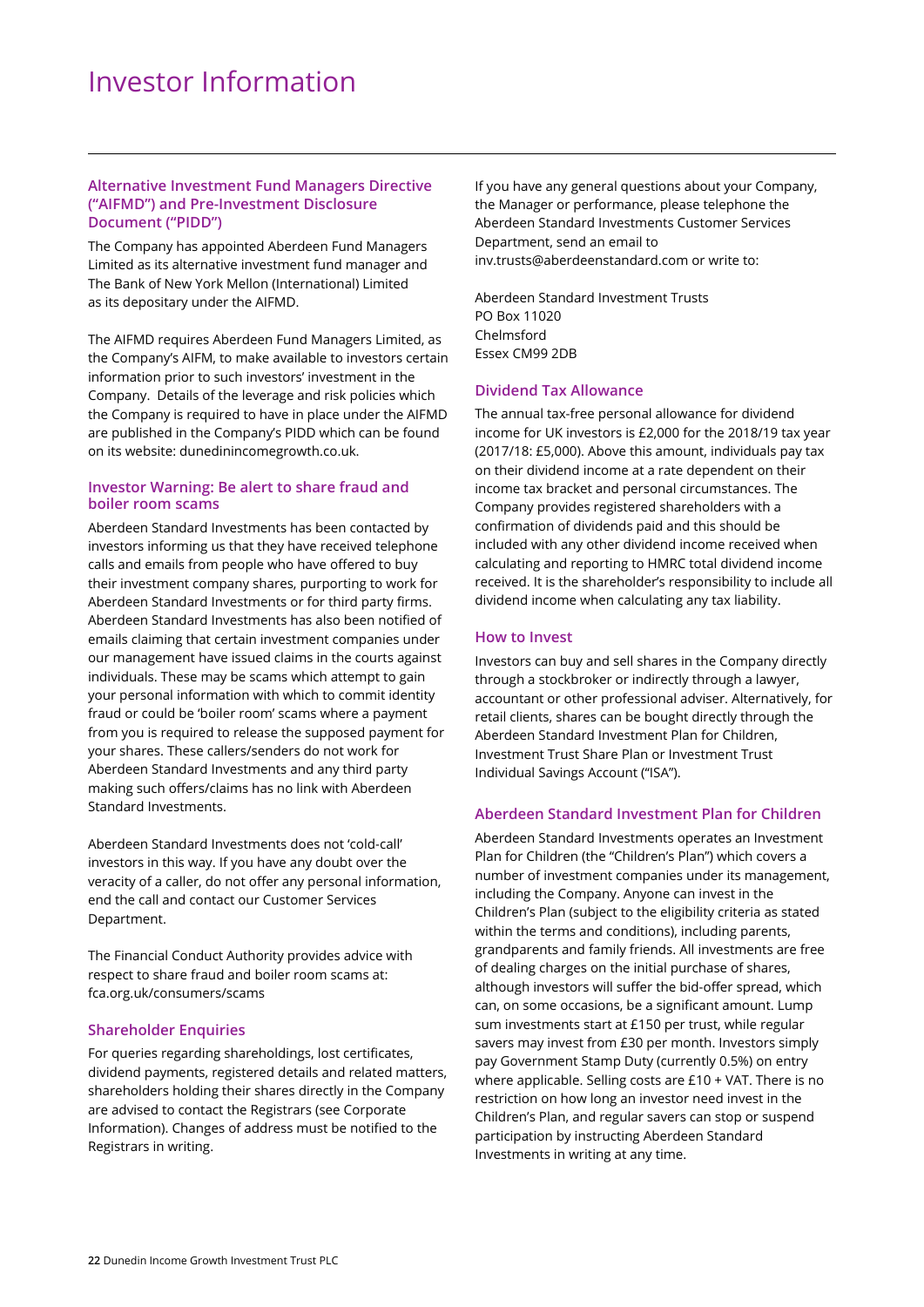#### **Aberdeen Standard Investment Trust Share Plan**

Aberdeen Standard Investments operates an Investment Trust Share Plan (the "Plan") through which shares in the Company can be purchased. There are no dealing charges on the initial purchase of shares, although investors will suffer the bid-offer spread, which can, on some occasions, be a significant amount. Lump sum investments start at £250, while regular savers may invest from £100 per month. Investors simply pay Government Stamp Duty (currently 0.5%) on entry where applicable. Selling costs are £10 + VAT. There is no restriction on how long an investor need invest in a Plan, and regular savers can stop or suspend participation by instructing Aberdeen Standard Investments in writing at any time.

#### **Aberdeen Standard Investment Trust ISA**

Aberdeen Standard Investments operates an Investment Trust ISA ("ISA") through which an investment may be made of up to £20,000 in the 2018/19 tax year.

There are no brokerage or initial charges for the ISA, although investors will suffer the bid-offer spread, which can be a significant amount. Investors only pay Government Stamp Duty (currently 0.5%) on purchases where applicable. Selling costs are £15 + VAT. The annual ISA administration charge is £24 + VAT, calculated annually and applied on 31 March (or the last business day in March) and collected soon thereafter either by direct debit or, if there is no valid direct debit mandate in place, from the available cash in the ISA prior to the distribution or reinvestment of any income, or, where there is insufficient cash in the ISA, from the sale of investments held in the ISA. Under current legislation, investments in ISAs can grow free of capital gains tax.

#### **ISA Transfer**

Investors can choose to transfer previous tax year investments to Aberdeen Standard Investments, which can be invested in the Company while retaining their ISA wrapper. The minimum lump sum for an ISA transfer is £1,000 and is subject to a minimum per trust of £250.

#### **Nominee Accounts and Voting Rights**

All investments in the Aberdeen Standard Investments Children's Plan, Investment Trust Share Plan and Investment Trust ISA are held in nominee accounts and investors have full voting and other rights of share ownership.

#### **Keeping You Informed**

Further information about the Company may be found on its dedicated website: dunedinincomegrowth.co.uk. This provides access to information on the Company's share price performance, capital structure, London Stock

Exchange announcements, current and historic Annual and Half-Yearly Reports, and the latest monthly factsheet on the Company issued by the Manager.

The Company's Ordinary share price appears under the heading 'Investment Companies' in the Financial Times.

Alternatively, please call 0808 500 0040 (Freephone) or email inv.trusts@aberdeenstandard.com or write to the address for Aberdeen Standard Investment Trusts stated above.

Details are also available at: invtrusts.co.uk.

#### **Key Information Document ("KID")**

The KID relating to the Company and published by the Manager can be found on the Manager's website at: invtrusts.co.uk/en/investmenttrusts/literature-library.

#### **Literature Request Service**

For literature and application forms for Aberdeen Standard Investment's investment trust products, please contact:

invtrusts.co.uk or contact:

Email: aam@lit-request.com Telephone: 0808 500 4000

Or write to:-

Aberdeen Standard Investment Trusts PO Box 11020 Chelmsford Essex CM99 2DB

#### **Terms and Conditions**

Terms and conditions for Aberdeen Standard Investments managed savings products can also be found under the Literature section of our website at: invtrusts.co.uk.

#### **Suitable for Retail/NMPI Status**

The Company's shares are intended for investors, primarily in the UK, including retail investors, professionally-advised private clients and institutional investors who are seeking growth of income and capital from a portfolio invested mainly in companies listed or quoted in the United Kingdom, and who understand and are willing to accept the risks of exposure to equities.

Investors should consider consulting a financial adviser who specialises in advising on the acquisition of shares and other securities before acquiring shares. Investors should be capable of evaluating the risks and merits of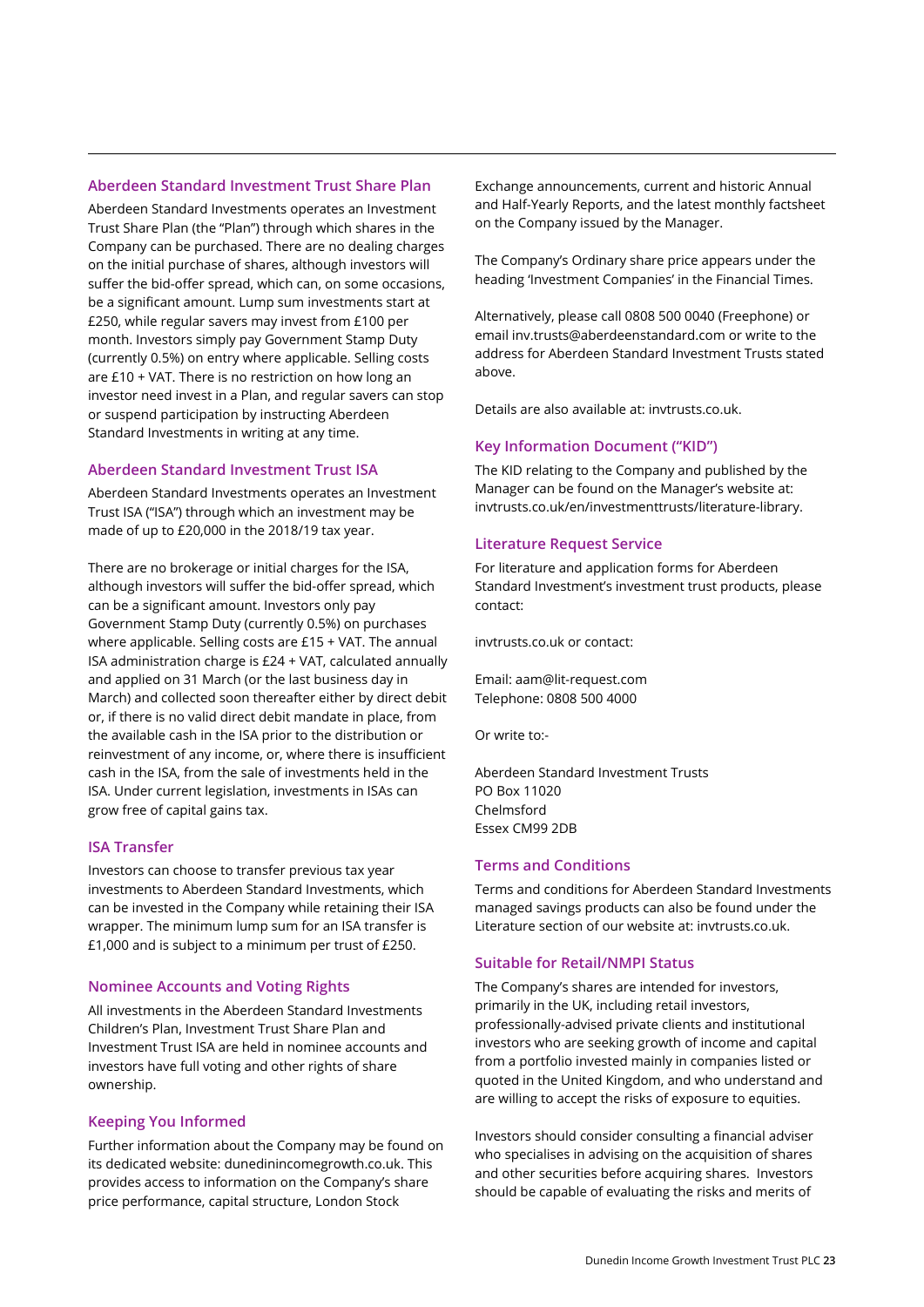such an investment and should have sufficient resources to bear any loss that may result.

The Company currently conducts its affairs so that the securities issued by the Company can be recommended by a financial adviser to ordinary retail investors in accordance with the Financial Conduct Authority's rules in relation to non-mainstream pooled investments ("NMPIs") and intends to continue to do so for the foreseeable future. The Company's securities are excluded from the Financial Conduct Authority's restrictions which apply to NMPIs because they are securities issued by an investment trust.

#### **Online Dealing**

There are a number of online dealing platforms for private investors that offer share dealing, ISAs and other means to invest in the Company. Real-time execution-only stockbroking services allow you to trade online, manage your portfolio and buy UK listed shares. These sites do not give advice. Some comparison websites also look at dealing rates and terms.

#### Discretionary Private Client Stockbrokers

If you have a large sum to invest, you may wish to contact a discretionary private client stockbroker. They can manage your entire portfolio of shares and will advise you on your investments. To find a private client stockbroker visit The Personal Investment Management & Financial Advice Association at: pimfa.co.uk.

#### Financial Advisers

To find an adviser who recommends on investment trusts, visit: unbiased.co.uk.

#### Regulation of Stockbrokers

Before approaching a stockbroker, always check that they are regulated by the Financial Conduct Authority: Tel: 0800 111 6768 or at fca.org.uk/firms/systemsreporting/register/search Email: register@fca.org.uk

#### **Note**

**Please remember that past performance is not a guide to the future. Stock market and currency movements may cause the value of shares and the income from them to fall as well as rise and investors may not get back the amount they originally invested.** 

**As with all equity investments, the value of investment trusts purchased will immediately be reduced by the difference between the buying and selling prices of the shares, the market maker's spread.** 

**Investors should further bear in mind that the value of any tax relief will depend on the individual circumstances of the investor and that tax rates and reliefs, as well as the tax treatment of ISAs, may be changed by future legislation.** 

*The information on pages 22 to 24 has been approved for the purposes of Section 21 of the Financial Services and Markets Act 2000 (as amended by the Financial Services Act 2012) by Aberdeen Asset Managers Limited which is authorised and regulated by the Financial Conduct Authority in the United Kingdom.*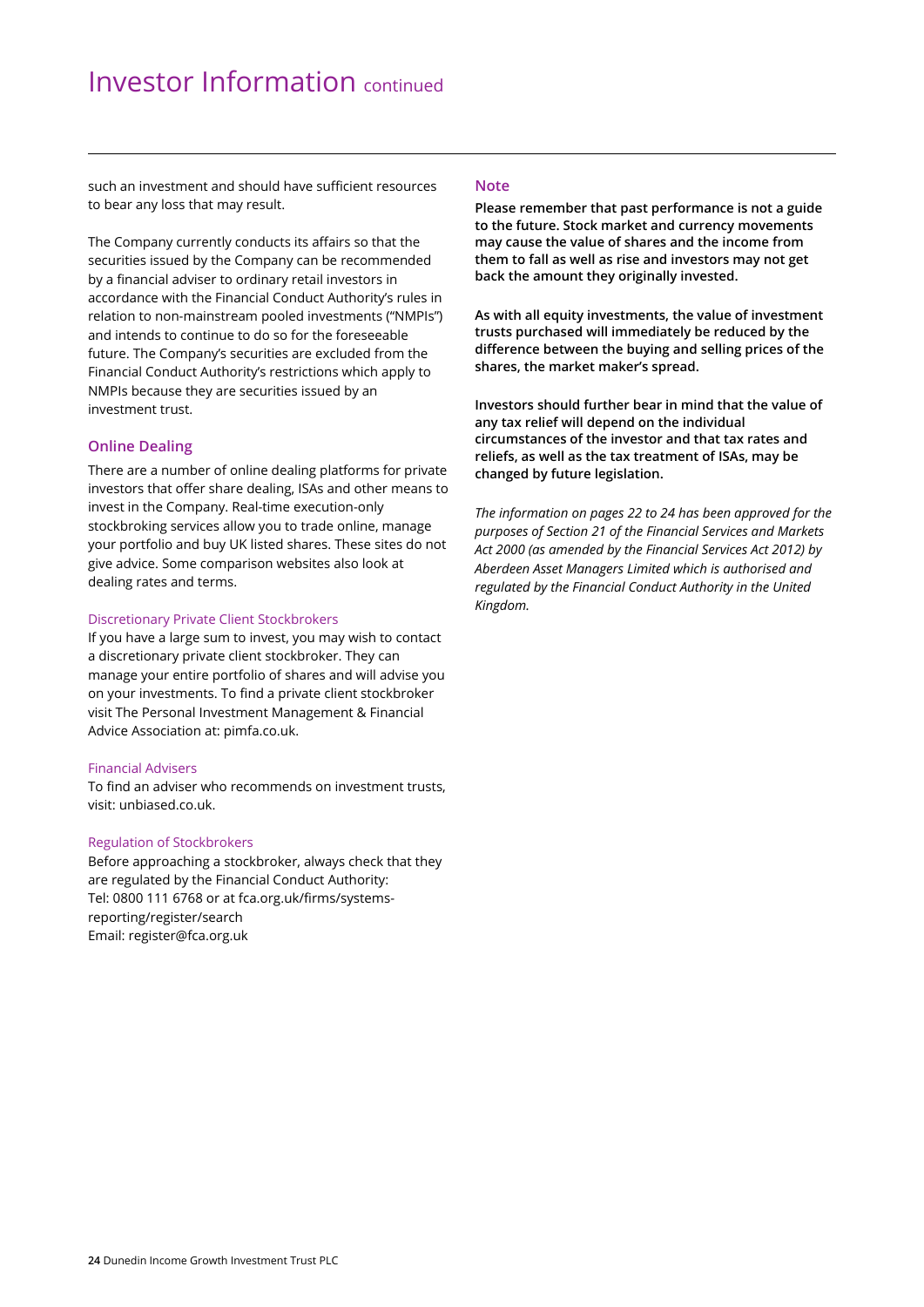### Corporate Information

#### **Directors**

David Barron (Chairman) Catherine Claydon Jasper Judd Elisabeth Scott Howard Williams

#### **Registered Office & Company Secretary**

Aberdeen Asset Management PLC 40 Princes Street Edinburgh EH2 2BY

#### **Alternative Investment Fund Manager**

Aberdeen Fund Managers Limited Bow Bells House 1 Bread Street London EC4M 9HH

#### **Investment Manager**

Aberdeen Asset Managers Limited 40 Princes Street Edinburgh EH2 2BY

#### **Aberdeen Customer Services Department, Children's Plan, Share Plan and ISA enquiries**

Aberdeen Standard Investment Trusts PO Box 11020 Chelmsford Essex CM99 2DB

Freephone: 0808 500 0040 (open Monday to Friday, 9.00 a.m. to 5.00 p.m.) Email: inv.trusts@aberdeenstandard.com

#### **Company Registration Number**

SC00881 (Scotland)

### **Website**

dunedinincomegrowth.co.uk

#### **Registrar**

Equiniti Limited Aspect House Spencer Road Lancing West Sussex BN99 6DA

Shareholder Helpline: 0371 384 2441\*

(\*Lines open 8.30 a.m. to 5.30 p.m., Monday to Friday excluding bank holidays in England and Wales. Charges for calling telephone numbers starting with '03' are determined by the caller's service provider.)

Overseas helpline number: +44 (0)121 415 7047

#### **Depositary**

The Bank of New York Mellon (International) Limited 1 Canada Square London E14 5AL

#### **Stockbroker**

JPMorgan Cazenove 25 Bank Street Canary Wharf London E14 5JP

#### **Auditor**

Deloitte LLP Saltire Court 20 Castle Terrace Edinburgh EH1 2DB

#### **United States Internal Revenue Service FATCA**

**Registration Number ("GIIN")** 

CJ1DH9.99999.SL.826

**Legal Entity Identifier ("LEI")**  549300PPXLZPR5JTL763